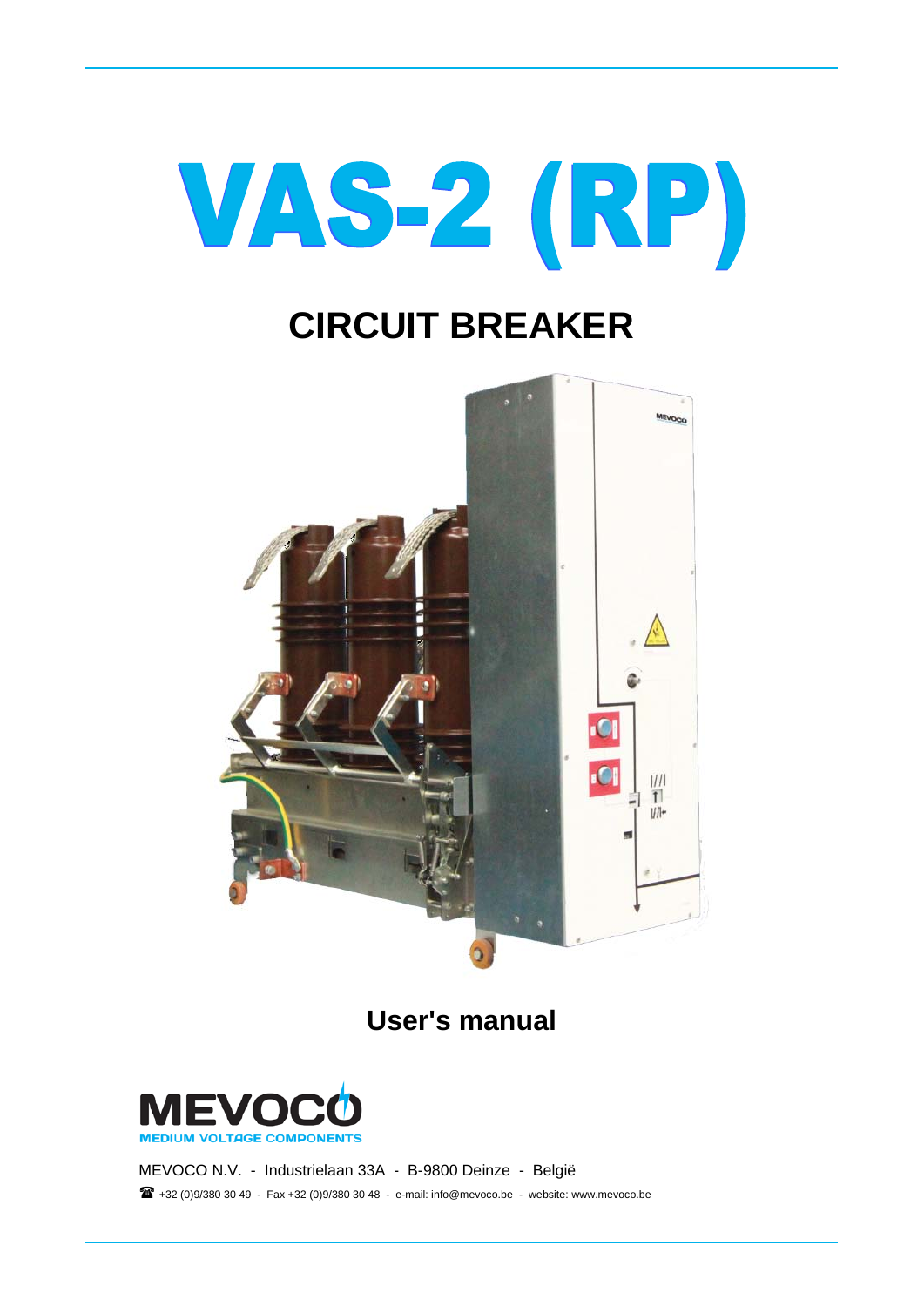

©2013 MEVOCO N.V.

All rights reserved.

The information provided may not be reproduced and/or published in any way or by any means (electronic or mechanical) without prior, explicit written authorisation of MEVOCO N.V.

The information provided is based on general data concerning the construction known at the time of publication, material qualities and working methods, so that the right to make changes is reserved.

The information given is applicable to the standard version of the circuit breaker. Therefore, MEVOCO N.V. cannot be held liable for any damage resulting from specifications that differ from the standard version of the circuit breaker.

The available information has been assembled with the greatest possible care, but MEVOCO N.V. cannot be held liable for any mistakes in the information or the consequences thereof.

In accordance with the legislation concerning the protection of trademarks, the user names, trade names, trade marks, etc. used by MEVOCO N.V. cannot be considered to be free.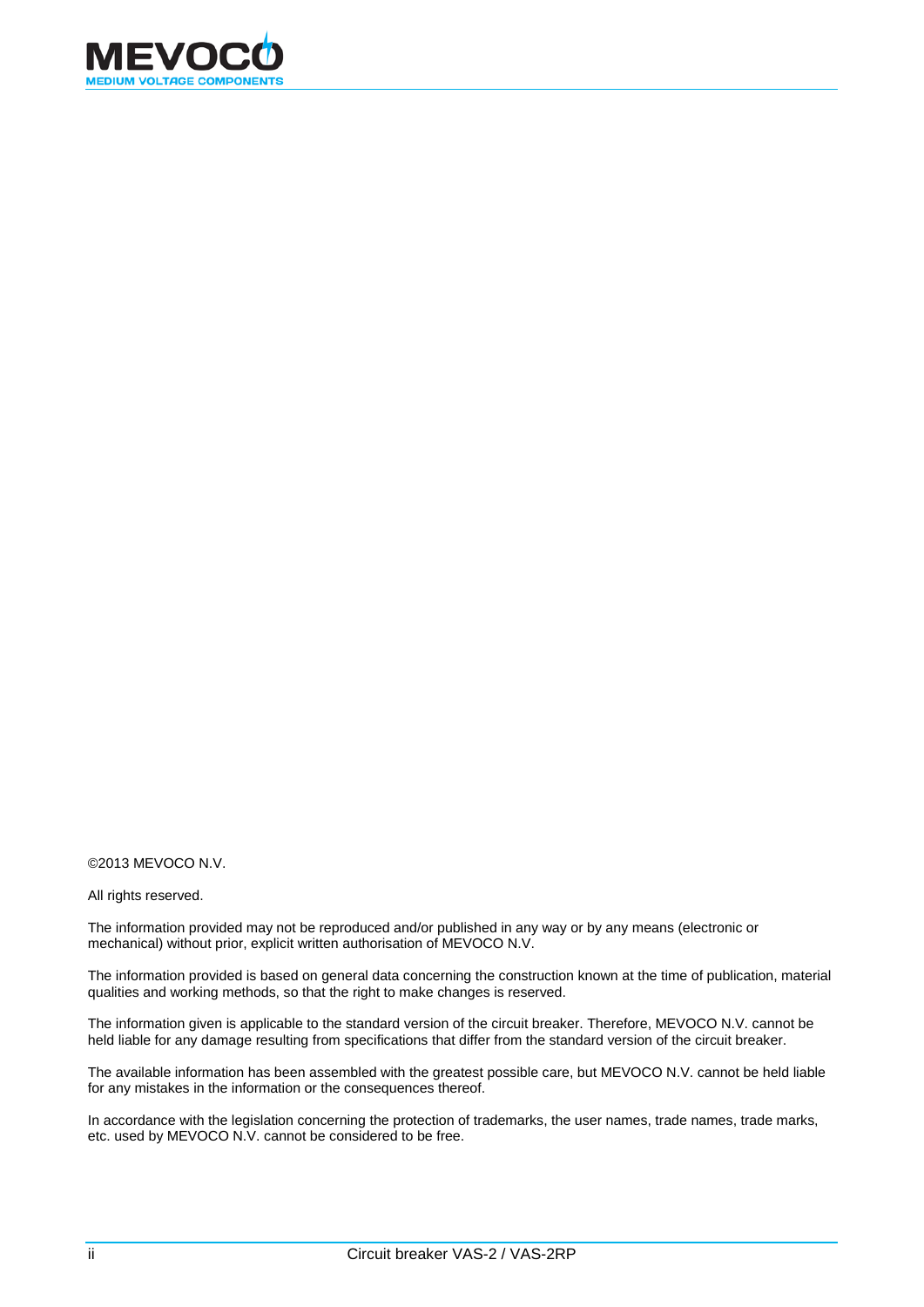

## **CONTENTS**

<span id="page-2-0"></span>

|              | Contents.        |                                   | $1 - 1$ |
|--------------|------------------|-----------------------------------|---------|
| 1            |                  | <b>General description.</b>       |         |
| 1.1          |                  |                                   |         |
|              | 1.1.1            |                                   |         |
|              | 1.1.2            |                                   |         |
|              | 1.1.2.1          |                                   |         |
|              | 1.1.2.2          |                                   |         |
|              | 1.1.2.3          |                                   |         |
| $\mathbf{2}$ |                  |                                   |         |
| 2.1          |                  |                                   |         |
|              | 2.1.1            |                                   |         |
| 2.2          |                  |                                   |         |
| 3            | Use              |                                   |         |
| 3.1          |                  |                                   |         |
| 3.2          |                  |                                   |         |
|              | 3.2.1            |                                   |         |
|              | 3.2.2            |                                   |         |
|              | 3.2.3            |                                   |         |
| 4            |                  |                                   |         |
| 4.1          |                  |                                   |         |
| 4.2          |                  |                                   |         |
|              | 4.2.1            |                                   |         |
|              | 4.2.2            |                                   |         |
| 5            |                  |                                   |         |
| 5.1          |                  |                                   |         |
|              |                  |                                   |         |
| 6            |                  |                                   |         |
| 6.1          |                  |                                   |         |
|              | 6.1.1            |                                   |         |
|              | 6.1.2            |                                   |         |
|              | 6.1.2.1          |                                   |         |
|              | 6.1.2.1.1        |                                   |         |
|              | 6.1.3            | Final checking and commissioning. |         |
| 6.2          |                  |                                   |         |
|              | 6.2.1            |                                   |         |
|              | 6.2.2<br>6.2.2.1 |                                   |         |
|              | 6.2.2.1.1        |                                   |         |
|              | 6.2.3            |                                   |         |
| 6.3          |                  |                                   |         |
|              | 6.3.1            |                                   |         |
|              | 6.3.2            |                                   |         |
|              | 6.3.3            |                                   |         |
|              | 6.3.4            |                                   |         |
| 6.4          |                  |                                   |         |
|              | 6.4.1            |                                   |         |
|              | 6.4.2<br>6.4.3   |                                   |         |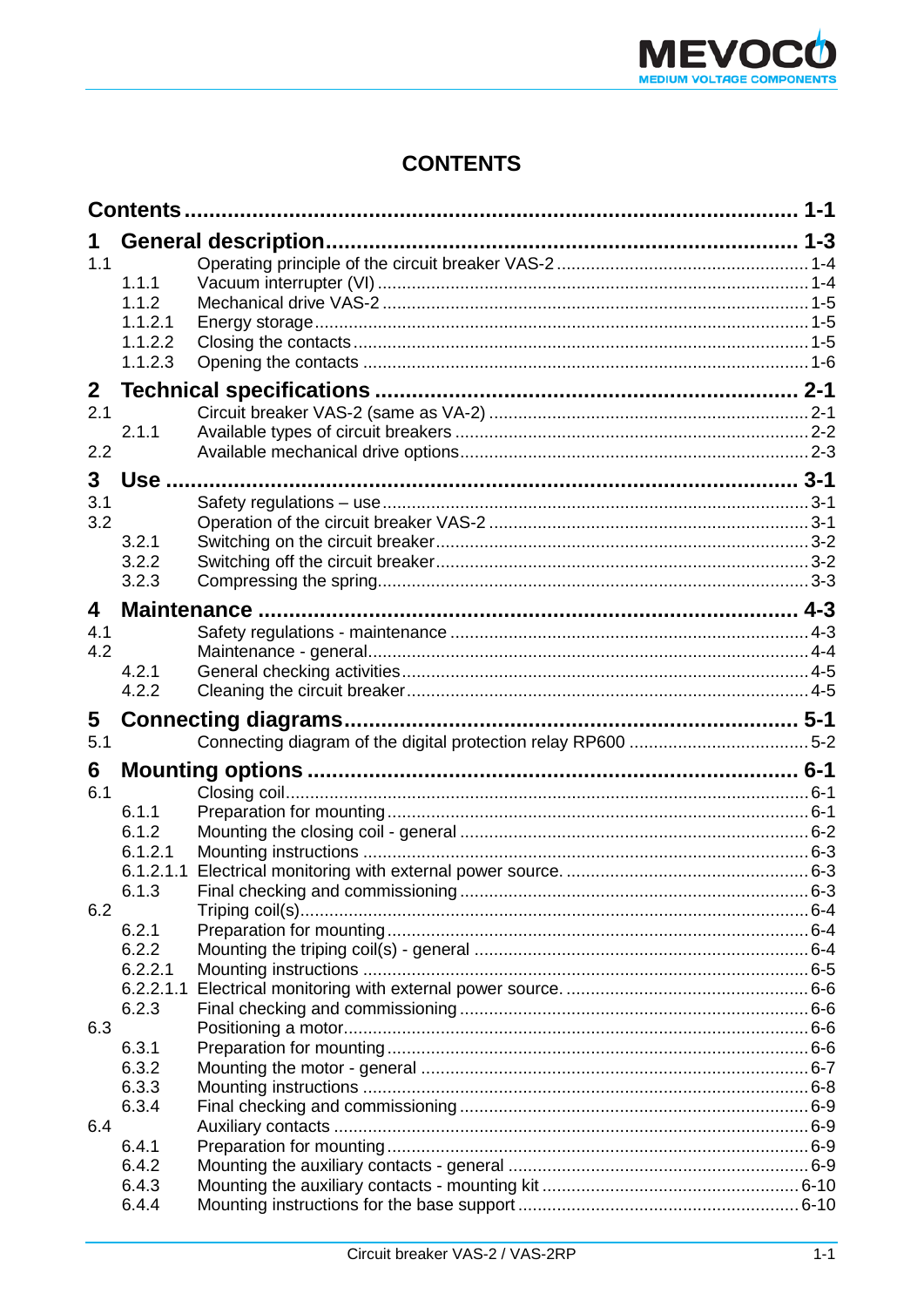

| 6.4.5 |  |
|-------|--|
|       |  |
| 7.1   |  |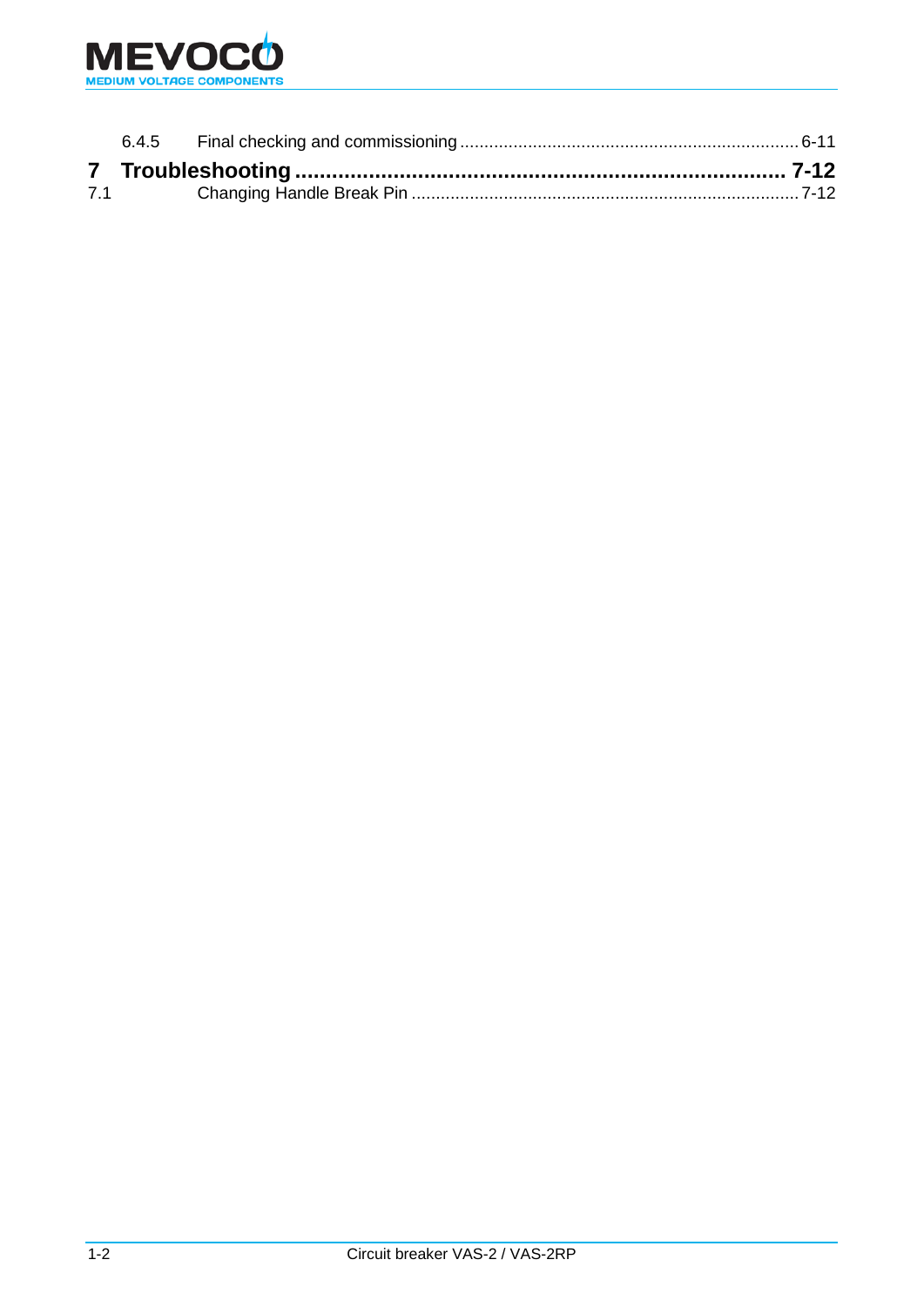

## <span id="page-4-0"></span>**1 GENERAL DESCRIPTION**

The vacuum circuit breakers of MEVOCO N.V. have been designed in a user- and maintenance-friendly way for protection of distribution and dispersion switchgear, transformers, generators and electrical motors. The circuit breakers can safely break or switch off the (normal) operating current as well as a fault current (current that occurs at a fault, thermal overload or short circuit). All circuit breakers can easily be installed and maintained.

In order to increase the performances and to make the operating conditions even safer, the circuit breakers can be provided with high-quality communication and measuring functions by applying the optional digital protection relay RP600.

For a complete description of the working principle of the circuit breaker:

- See: "Operating principle of the circuit breaker VAS-2"
- See: "Operating principle digital protection relay RP600"

All circuit breakers of the VAS-2 type also fit in the modular concept of DF-2 switchgears from MEVOCO N.V.

The circuit breaker consists of the following main components:

- A Mechanical drive
- B Poles L1, L2 and L3
- C Chassis (supporting structure)
- D Runner (wheels)
- E Digital protection relay RP600 (optional)
- F Current transformers L1, L2 and L3 (optional)

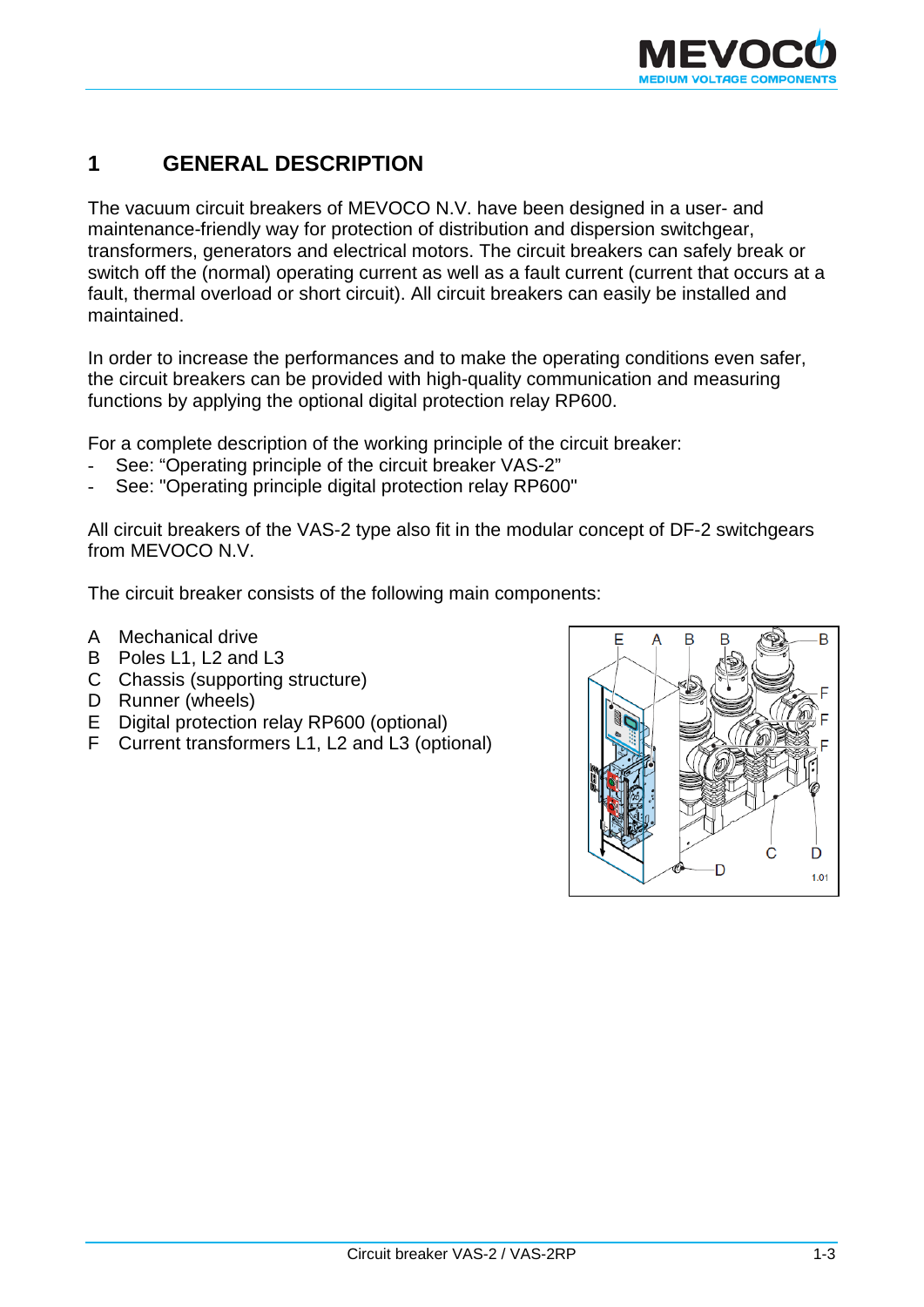

## <span id="page-5-0"></span>**1.1 Operating principle of the circuit breaker VAS-2**

### <span id="page-5-1"></span>**1.1.1 Vacuum interrupter (VI)**

The circuit breaker consists of three poles. The function of each pole is to switch on or off the electrical power. Therefore a vacuum interrupter has been provided in the heart of each pole.

The vacuum interrupter consists of two contacts, one fixed contact (A) and a one moving (B), forming the breaker camber. The contacts are placed in an hermetically sealed ceramic enclosure (C). Due to the moving contact, the interrupter can be opened and closed. Opening and closing of the interrupter is done by means of a mechanical drive (see 'Mechanical drive').



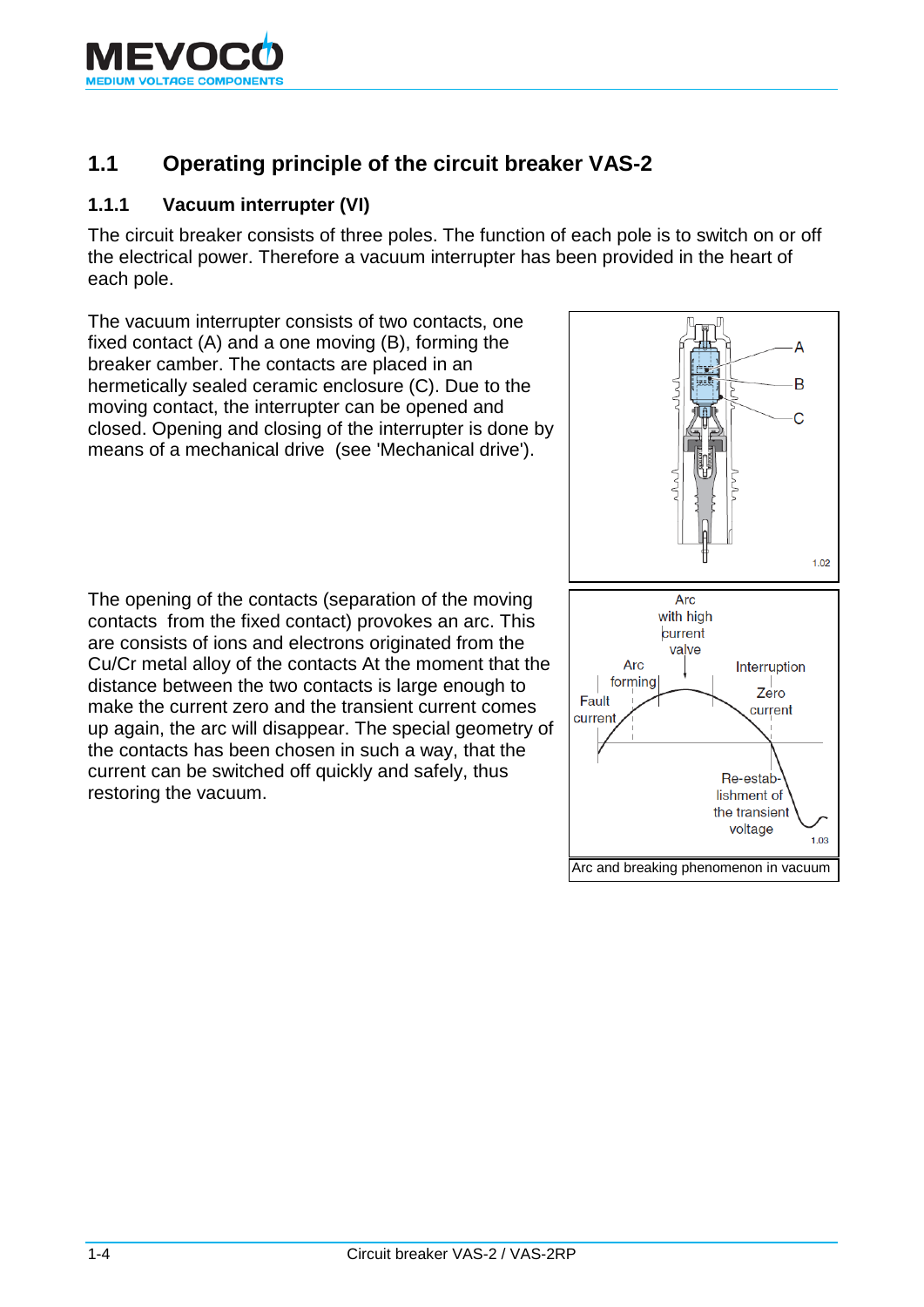## <span id="page-6-0"></span>**1.1.2 Mechanical drive VAS-2**

The mechanical drive is of the CRR type (spring drive with reclosing). This is a mechanism in which the energy for opening and closing the contact is stored in a compression spring. Application of the mechanism allows quick succession of opening and closing cycles.

The compression spring, in which the energy is stored, is at the one end connected with the compression mechanism (A) and at the other end with the main mechanical drive shaft (B). The rotating movement of the main shaft simultaneously drives the three mobile contacts in the three poles through a transmission link (C). Thus the three interrupters can synchronically be opened and closed.

#### <span id="page-6-1"></span>*1.1.2.1 Energy storage*

By compressing the spring energy can be stored for a closing and opening cycle. The compression spring can be tensioned in two ways:

- Manually by using the handle that can be pulled out (A).
- Automatically through an optional electric motor.

## <span id="page-6-2"></span>*1.1.2.2 Closing the contacts*

Only after the compression spring has been tensioned, the contacts of the vacuum interrupter can be closed. The closing of the contacts or the closing on of the circuit breaker can be done in two ways:

- Manually by pressing the switching-on button (fig. 1.05B).
- Automatically by sending an electric pulse to the shunt-closing coil.

After the closing of the contacts they are locked in the 'closed' position.







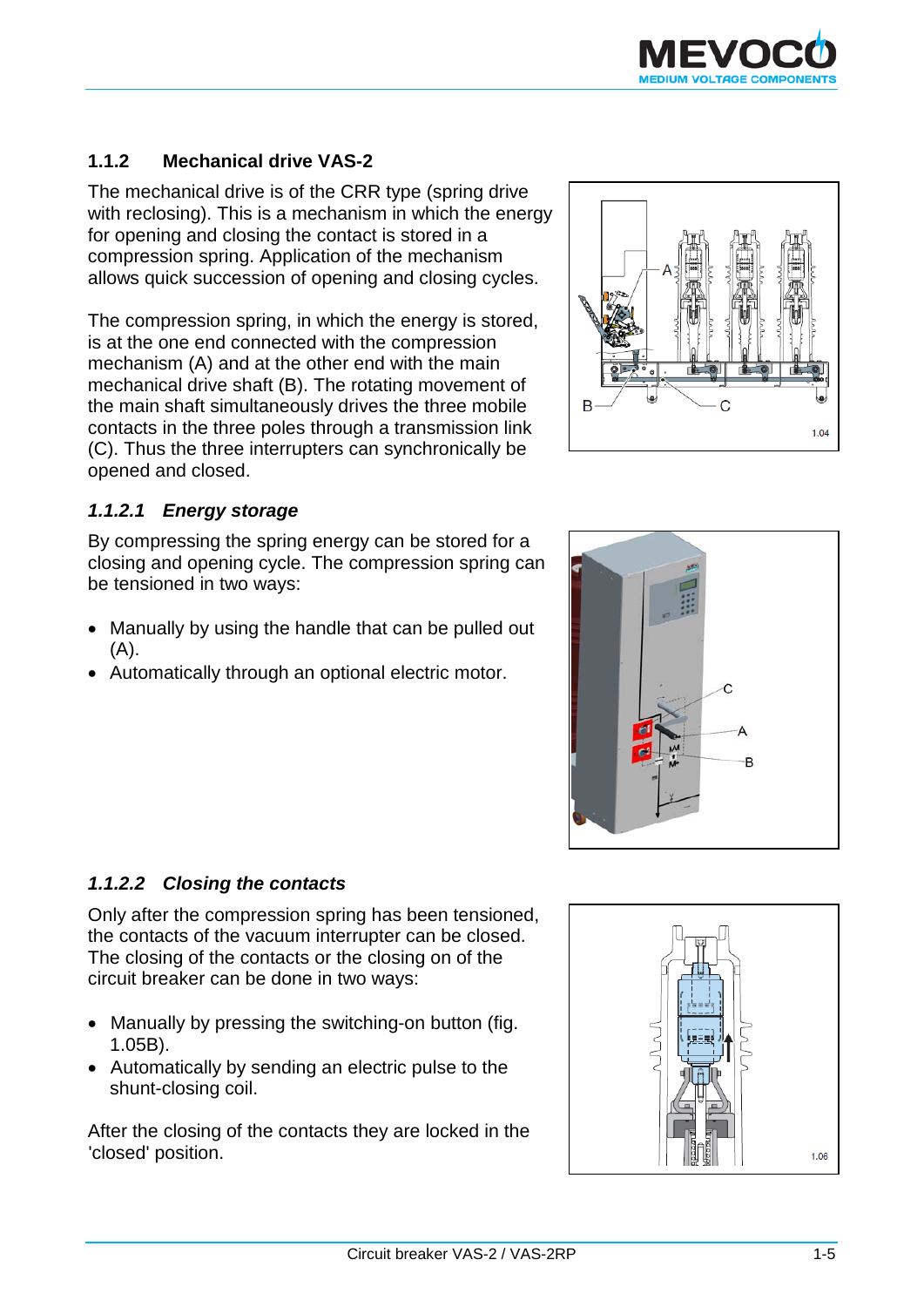



After closing of the contacts the tensioning transmission is released again, allowing manual retensioning of the compression spring. In case automatic tensioning is applied, the electric motor will be automatically switched on after closing of the contacts, automatically compressing the spring (in less than 15 seconds). If the compression spring is tensioned before the circuit breaker is opened, the circuit breaker is ready for an operating cycle of  $O - 0.3$  s – CO. If automatic tensioning is applied, the spring will be compressed in less than 15 seconds, an operating cycle of  $O - 0.3$  s – CO – 15 s – CO is possible.

## <span id="page-7-0"></span>*1.1.2.3 Opening the contacts*

**MEDIUM VOLTAGE COMPONENTS** 

The residual energy that is left in the compression spring when the compression spring is relaxed and the contacts are closed can open the contacts again.

The opening of the contacts or the switching off of the circuit breaker can be done in a number of ways:

- Manually by pressing the switching-off button (fig. 1.05C).
- Automatically by sending an electric pulse to the first or second shunt-trip coil.
- Automatically by zero voltage with the time delayed undervoltage trip coil (option delayed).
- Automatically when there is a fault current (current that occurs at a fault, thermal overload or short circuit) by application of the digital protection relay RP600 (see AG614102).

When opening the circuit breaker the contacts are locked in the 'open' position.

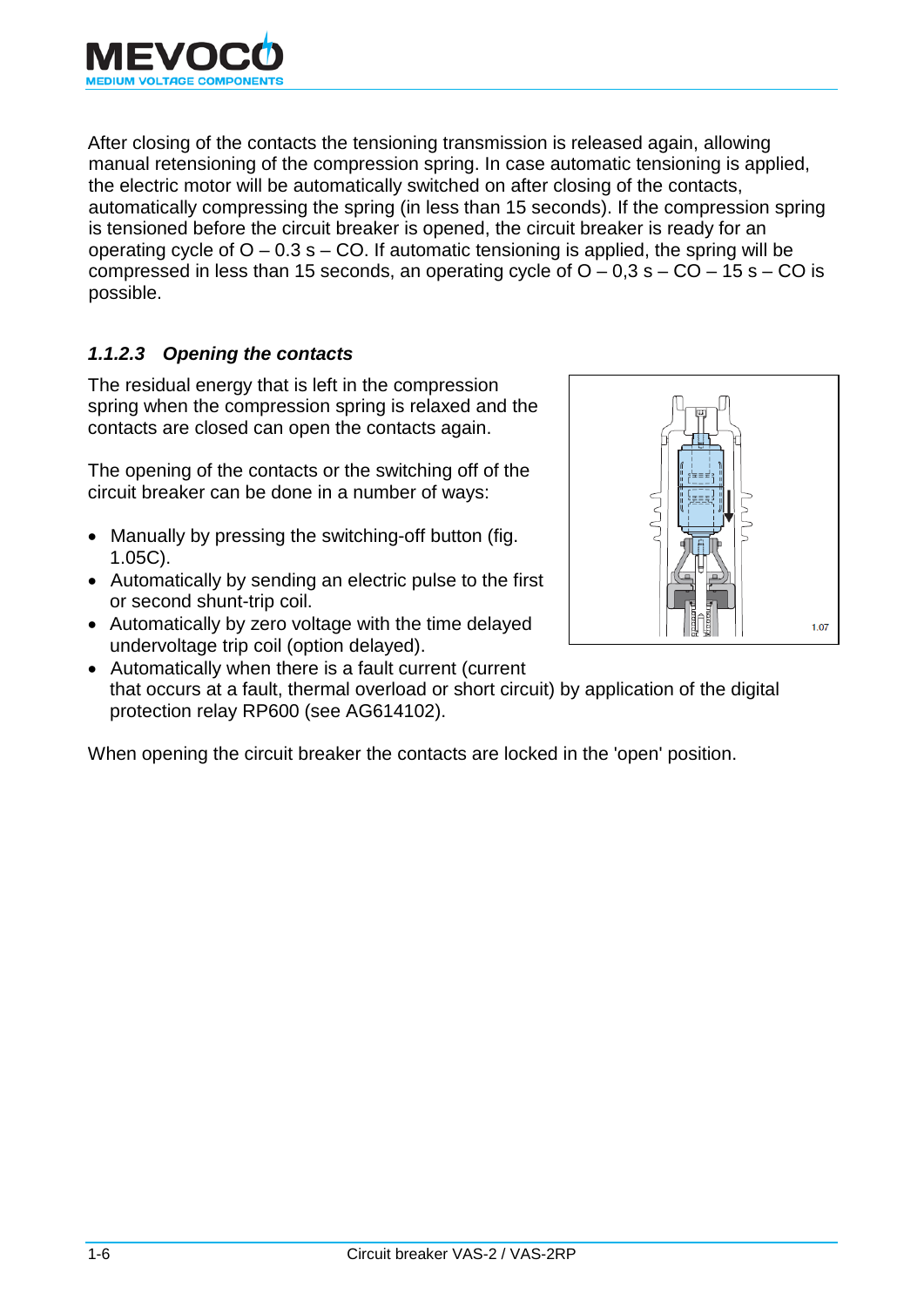

## <span id="page-8-0"></span>**2 TECHNICAL SPECIFICATIONS**

## <span id="page-8-1"></span>**2.1 Circuit breaker VAS-2 (same as VA-2)**

• See following table.

| <b>Specified item</b>                                                                 | <b>Unit</b> | 400A           | 630A                       | 800A                                                              | 1.250A                                                        |
|---------------------------------------------------------------------------------------|-------------|----------------|----------------------------|-------------------------------------------------------------------|---------------------------------------------------------------|
| Standards applied                                                                     |             |                |                            |                                                                   |                                                               |
| Rated voltage Un                                                                      | kV          |                |                            | 12 - 17.5 - 24   12 - 17.5 - 24   12 - 17.5 - 24   12 - 17.5 - 24 |                                                               |
| Rated withstand voltage at f <sub>n</sub> /1min.                                      | kV          | $28 - 38 - 50$ | $28 - 38 - 50$             | $28 - 38 - 50$                                                    | $28 - 38 - 50$                                                |
| Rated impulse withstand voltage 1.2/50µs                                              | kV          | 75 - 95 - 125  |                            | 75 - 95 - 125   75 - 95 - 125                                     | $75 - 95 - 125$                                               |
| Rated frequency                                                                       | Hz          | 50/60          | 50/60                      | 50/60                                                             | 50/60                                                         |
| Rated current                                                                         | A           | 400            | 630                        | 800                                                               | 1250                                                          |
| Rated short duration current                                                          | kA          |                |                            | 12.5 - 20 - 25   12.5 - 20 - 25   12.5 - 20 - 25   12.5 - 20 - 25 |                                                               |
| Duration of rated short circuit                                                       | s           | 3              | 3                          | 3                                                                 | 3                                                             |
| Rated limit peak current                                                              | kA          |                |                            | $31.5 - 50 - 63$ 31.5 - 50 - 63 31.5 - 50 - 63 31.5 - 50 - 63     |                                                               |
| Rated breaking capacity at $\leq$ Un                                                  | kA          |                |                            | 12.5 - 20 - 25   12.5 - 20 - 25   12.5 - 20 - 25   12.5 - 20 - 25 |                                                               |
| DC component                                                                          | %           | 36             | 36                         | 36                                                                | 36                                                            |
| Making current                                                                        | kA          |                |                            |                                                                   | $31.5 - 50 - 63$ 31.5 - 50 - 63 31.5 - 50 - 63 31.5 - 50 - 63 |
| Switching order                                                                       |             |                | $O - 0.3s - CO - 15s - CO$ |                                                                   |                                                               |
| Rated breaking capacity at single connected<br>cond. battery at Un and $f_n = 50[Hz]$ | A           | 400            | 400                        | 400                                                               | 400                                                           |
| Overvoltage factor                                                                    |             | < 2.5          | < 2.5                      | < 2.5                                                             | < 2.5                                                         |
| Rated breaking capacity at unloaded cable                                             | A           | 25             | 25                         | 25                                                                | 25                                                            |
| Overvoltage factor                                                                    | %           | < 4            | < 4                        | < 4                                                               | < 4                                                           |
| Rated breaking capacity at unloaded<br>transformer                                    | A           | 12.5           | 12.5                       | 12.5                                                              | 12.5                                                          |
| Overvoltage factor                                                                    |             | < 4            | < 4                        | < 4                                                               | < 4                                                           |
| Rated closing time                                                                    | ms          | 50             | 50                         | 50                                                                | 50                                                            |
| Rated opening time                                                                    | ms          | 42             | 42                         | 42                                                                | 42                                                            |
| Rated breaking time                                                                   | ms          | 60             | 60                         | 60                                                                | 60                                                            |
| Mechanical lifetime in number of CO switches<br>of the contacts                       |             | 30,000         | 30,000                     | 30,000                                                            | 30,000                                                        |
| Lifetime of the vacuum interrupter                                                    | vear        | 30             | 30                         | 30                                                                | 30                                                            |
| Electrical lifetime in number of CO switches                                          |             | 10,000         | 10,000                     | 10,000                                                            | 10,000                                                        |
| Weight                                                                                | kg          | 113            | 116                        | 116                                                               | 120                                                           |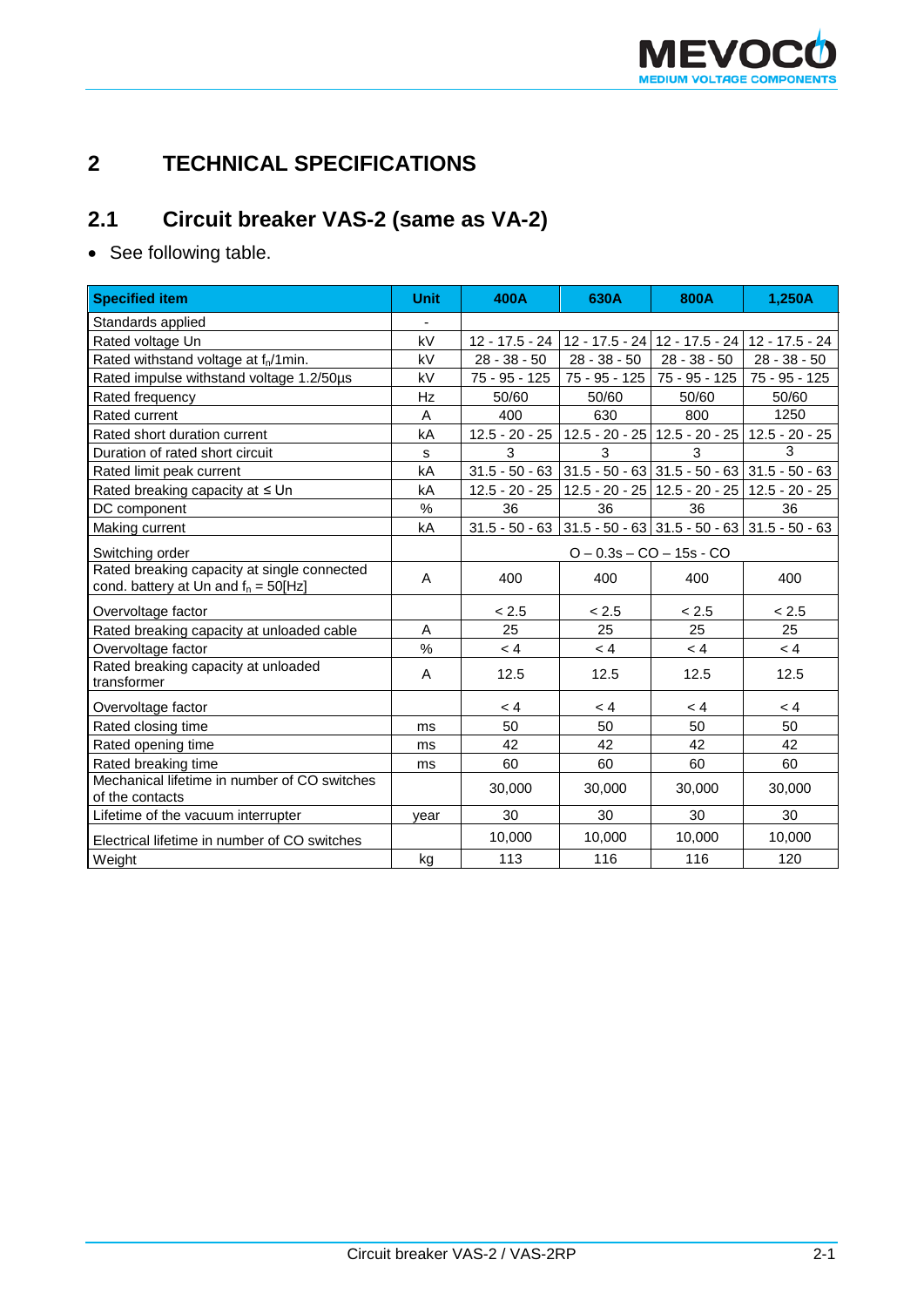

## <span id="page-9-0"></span>**2.1.1 Available types of circuit breakers**

• See following table.

•

| <b>Type</b>        | <b>Rated voltage</b><br>[kV] | <b>Rated current [A]</b> | <b>Rated breaking capacity [kA]</b> |
|--------------------|------------------------------|--------------------------|-------------------------------------|
| VAS-2 12-25/4L     | 12                           | 400                      | 25                                  |
| VAS-2 12-25/6L     | $12 \overline{ }$            | 630                      | 25                                  |
| VAS-2 12-25/8L     | 12                           | 800                      | 25                                  |
| VAS-2 12-25/12L    | 12 <sup>2</sup>              | 1250                     | 25                                  |
| VAS-2 17.5-25/4L   | 17.5                         | 400                      | 25                                  |
| VAS-2 17.5-25/6L   | 17.5                         | 630                      | 25                                  |
| VAS-2 17.5-25/8L   | 17.5                         | 800                      | 25                                  |
| VAS-2 17.5-25/12L  | 17.5                         | 1250                     | 25                                  |
| VAS-2 24-20/4L     | 24                           | 400                      | 20                                  |
| VAS-2 24-20/6L     | 24                           | 630                      | 20                                  |
| VAS-2 24-20/8L     | 24                           | 800                      | 20                                  |
| VAS-2 24-20/12L    | 24                           | 1250                     | 20                                  |
| VAS-2RP 12-25/4L   | 12                           | 400                      | 25                                  |
| VAS-2RP 12-25/6L   | 12                           | 630                      | 25                                  |
| VAS-2RP 12-25/8L   | 12                           | 800                      | 25                                  |
| VAS-2RP 17.5-25/4L | 17.5                         | 400                      | 25                                  |
| VAS-2RP 17.5-25/6L | 17.5                         | 630                      | 25                                  |
| VAS-2RP 17.5-25/8L | 17.5                         | 800                      | 25                                  |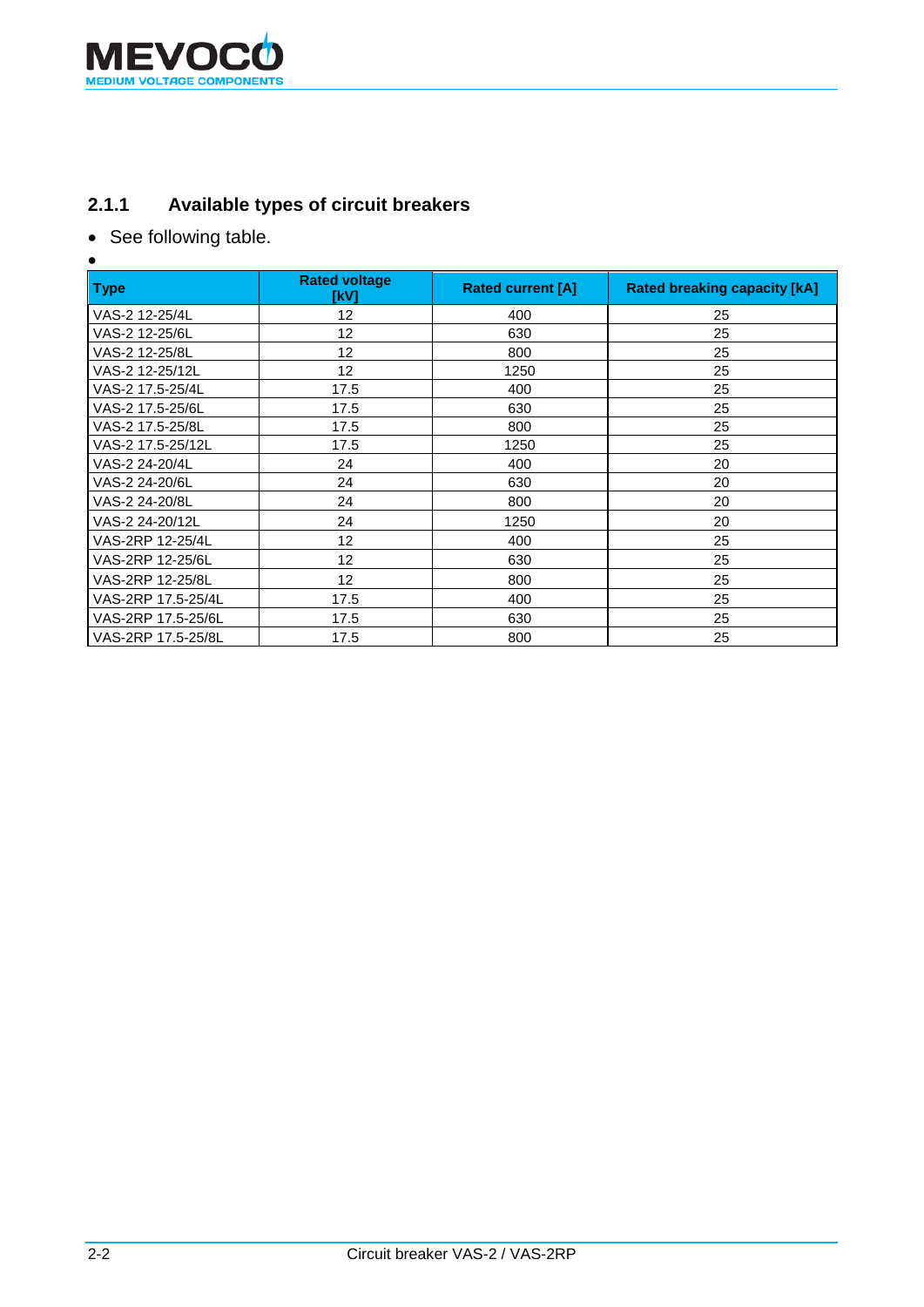

## <span id="page-10-0"></span>**2.2 Available mechanical drive options**

• See following table.

| <b>Option</b>                                                 | Code                 |           | $VAS-2/VA - 2RP$ |
|---------------------------------------------------------------|----------------------|-----------|------------------|
|                                                               |                      | Manual    | Electric         |
| 1 <sup>st</sup> trip coil for VAS-2/VAS-2RP 24VDC             | VAS001392            | $\circ$   |                  |
| 1 <sup>st</sup> trip coil for VAS-2/VAS-2RP 48VDC             | VAS001393            | $\circ$   | $\bullet$        |
| 1 <sup>st</sup> trip coil for VAS-2/VAS-2RP 110VDC            | VAS001396            | $\circ$   | $\bullet$        |
| 1 <sup>st</sup> trip coil for VAS-2/VAS-2RP 230VAC            | VAS001397            | $\circ$   | $\bullet$        |
| 2 <sup>nd</sup> trip coil for VAS-2/VAS-2RP 24VDC             | VAS001392            | $\circ$   | $\circ$          |
| trip coil for VAS-2/VAS-2RP 48VDC                             | VAS001393            | $\circ$   | $\circ$          |
| 2 <sup>nd</sup> trip coil for VAS-2/VAS-2RP 110VDC            | VAS001396            | $\circ$   | $\circ$          |
| 2 <sup>nd</sup> trip coil for VAS-2/VAS-2RP 230VAC            | VAS001397            | $\circ$   | $\circ$          |
| Direct undervoltage coil VAS-2/VAS-2RP 24VDC                  | VAS001292            | $\circ$   | $\circ$          |
| Direct undervoltage coil VAS-2/VAS-2RP 48VDC                  | VAS001293            | $\circ$   | $\circ$          |
| Direct undervoltage coil VAS-2/VAS-2RP 110VAC                 | VAS001295            | $\circ$   | $\circ$          |
| Direct undervoltage coil VAS-2/VAS-2RP 110VDC                 | VAS001296            | $\circ$   | $\circ$          |
| Direct undervoltage coil VAS-2/VAS-2RP 230VAC                 | VAS001297            | $\circ$   | $\circ$          |
| Delayed undervoltage coil VAS-2/VAS-2RP 24VDC                 | VAS000292            | $\circ$   | $\circ$          |
| Delayed undervoltage coil VAS-2/VAS-2RP 48VDC                 | VAS000293            | $\circ$   | $\circ$          |
| Delayed undervoltage coil VAS-2/VAS-2RP 110VDC                | VAS000296            | $\circ$   | $\circ$          |
| Delayed undervoltage coil VAS-2/VAS-2RP 230VAC                | VAS000297            | $\circ$   | $\circ$          |
| Closing coil VAS-2 / VAS-2RP 24 VDC.                          | VAS000392            | $\circ$   | $\circ$          |
| Closing coil VAS-2 / VAS-2RP 48 VDC.                          | VAS000393            | $\circ$   | $\circ$          |
| VAS000396<br>Closing coil VAS-2 / VAS-2RP 110 VDC.<br>$\circ$ |                      | $\circ$   |                  |
| Closing coil VAS-2 / VAS-2RP 230 VAC.<br>VAS000397<br>$\circ$ |                      | $\circ$   |                  |
| Motor equipment VAS-2/VAS-2RP 24VDC                           | VAS000013<br>$\circ$ |           | $\bullet$        |
| VAS000014<br>Motor equipment VAS-2/VAS-2RP 48VDC              |                      | $\circ$   | ٠                |
| VAS000011<br>Motor equipment VAS-2/VAS-2RP 110VDC<br>$\circ$  |                      | $\bullet$ |                  |
| Motor equipment VAS-2/VAS-2RP 230VAC                          | VAS000010            | $\circ$   | ٠                |
| Limit switch of the motor VAS-2/VAS-2RP                       | VAS252020            | $\circ$   | $\bullet$        |
| Auxiliary contact 1NO/1NC tensioned spring VAS-2/VAS-2RP      | VAS000056            | $\circ$   | $\circ$          |
| Auxiliary contact 2NO/2NC tensioned spring VAS-2/VAS-2RP      | VAS000057            | $\circ$   | $\circ$          |
| Auxiliary contact 3NO/3NC tensioned spring VAS-2/VAS-2RP      | VAS000058            |           |                  |
| Auxiliary contact 1NO/1NC on VAS-2/VAS-2RP                    | VAS000041            | $\circ$   | $\circ$          |
| Auxiliary contact 2NO/2NC on VAS-2/VAS-2RP                    | VAS000042            | $\circ$   | $\circ$          |
| Auxiliary contact 3NO/3NC on VAS-2/VAS-2RP                    | VAS000043            | $\circ$   | $\circ$          |
| Auxiliary contact 4NO/4NC on VAS-2/VAS-2RP                    | VAS000044            | $\circ$   | $\circ$          |
| Auxiliary contact 5NO/5NC on VAS-2/VAS-2RP                    | VAS000045            | $\circ$   | $\circ$          |
| Auxiliary contact 6NO/6NC on VAS-2/VAS-2RP                    | VAS000046            | $\circ$   | $\circ$          |
| Operation counter on VAS-2/VAS-2RP                            | VAS514519            | $\bullet$ | $\bullet$        |
| Default present<br>lo<br>Available as an option<br>$\circ$    |                      |           |                  |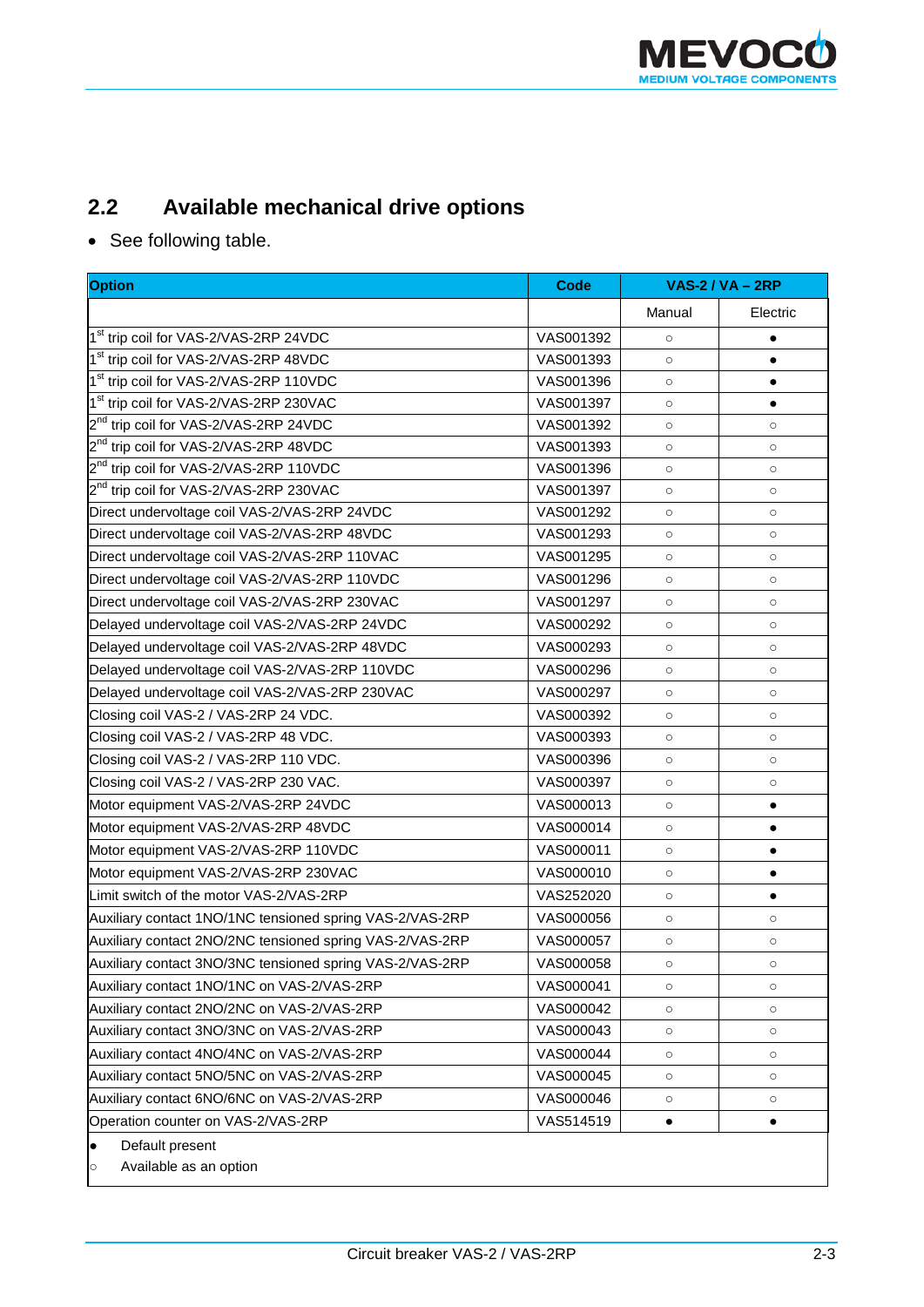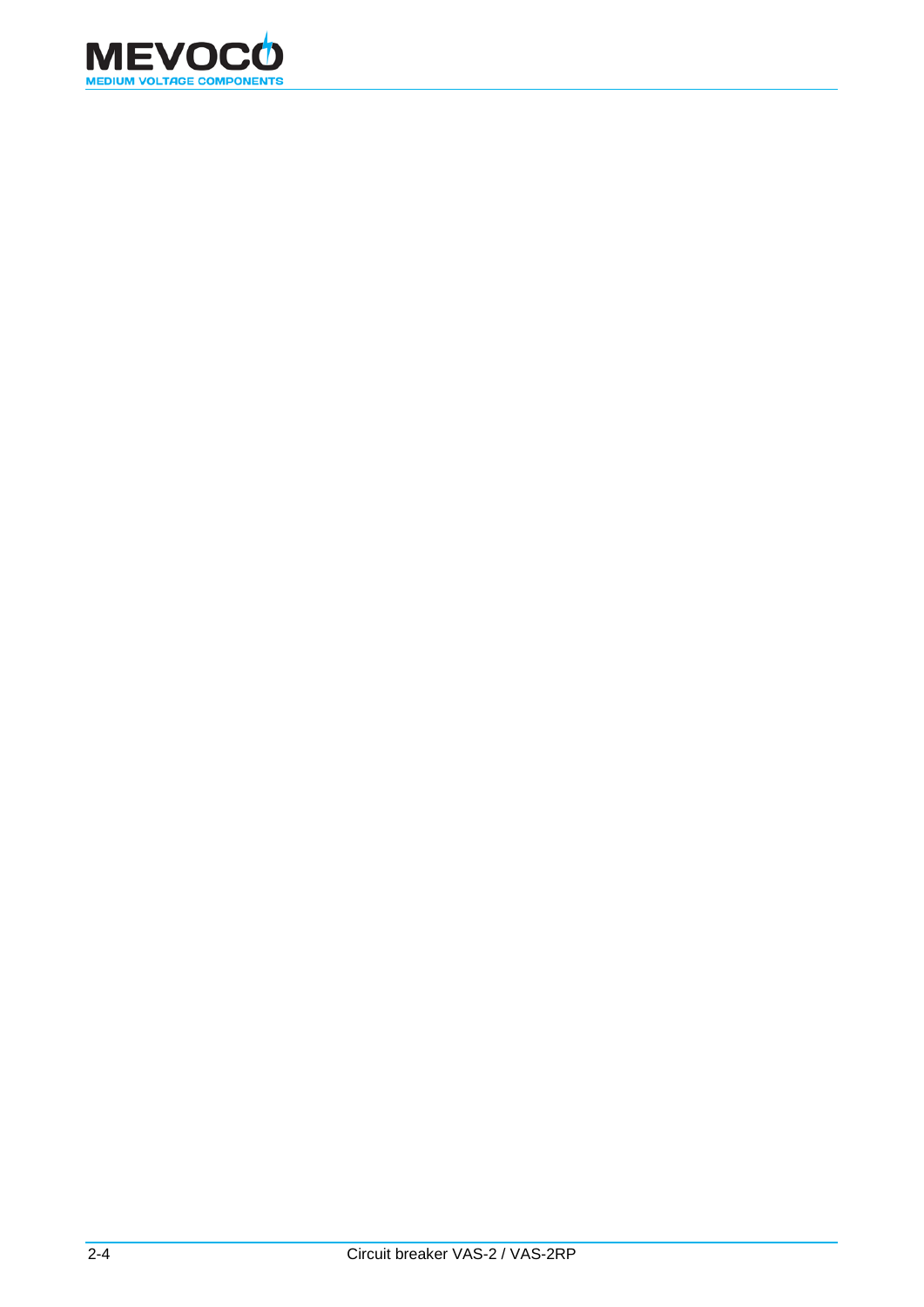

## <span id="page-12-0"></span>**3 USE**

## <span id="page-12-1"></span>**3.1 Safety regulations – use**

- Also see "General safety regulations and instructions".
- Use of the circuit breaker is restricted to qualified and trained operators, while observing the locally applicable safety regulations and guidelines.

## <span id="page-12-2"></span>**3.2 Operation of the circuit breaker VAS-2**

The circuit breaker is operated by the local operating panel on the front side of the circuit breaker. The following controls and indicators can be distinguished:

- A Switching-on button
- B Switching-off button
- C Switch position indicator
- D Spring position indicator
- E Operation counter
- F Handle
- G Cover
- H Cover fastening screws
- I Digital protection relay (optional)

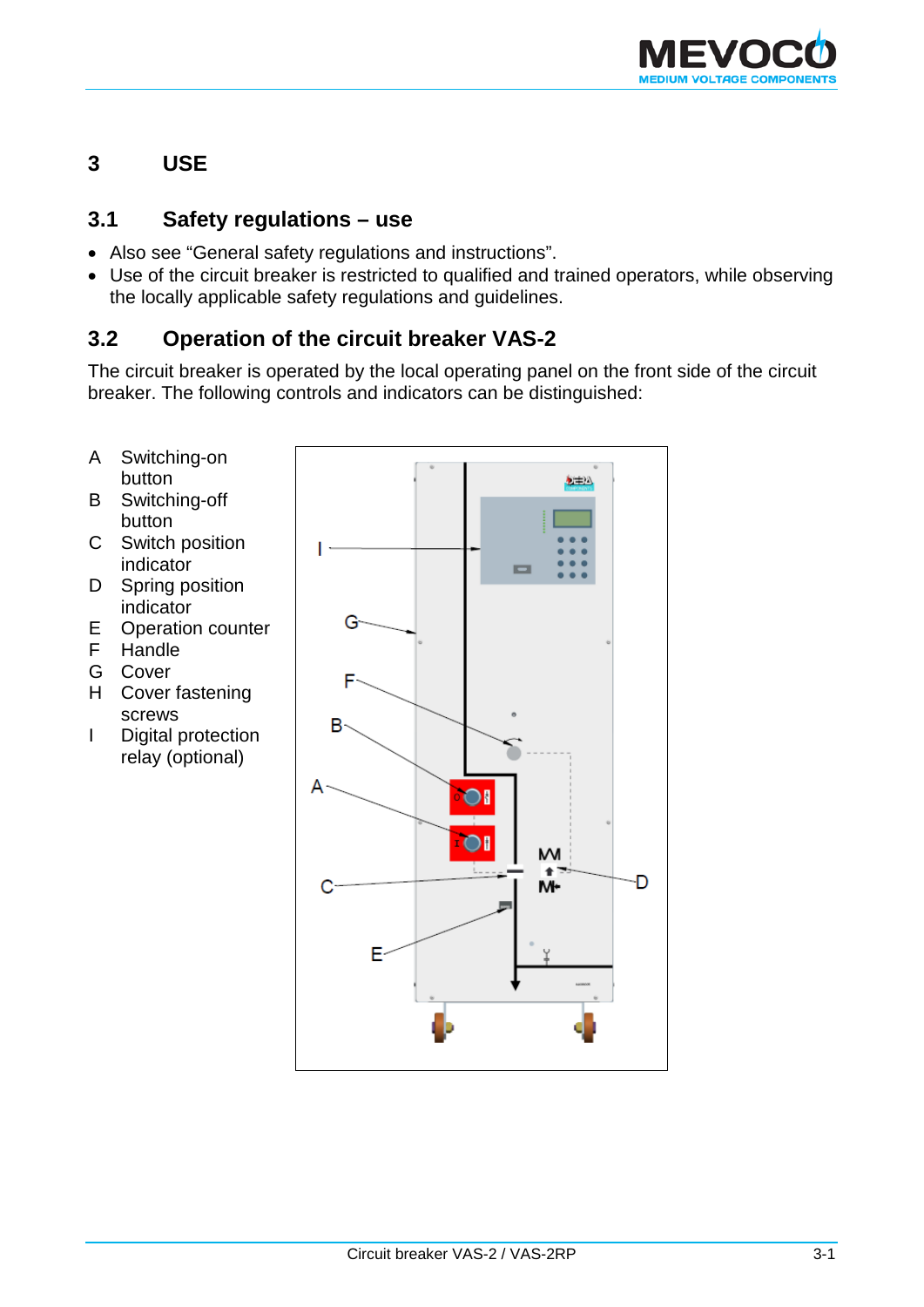

#### <span id="page-13-0"></span>**3.2.1 Switching on the circuit breaker**

Before the circuit breaker can be switched on, the following minimum conditions should be met:

- The circuit breaker must be open (i.e. the contacts opened).
- The compression spring must be tensioned (see "Tensioning the compression spring").
- •
- When these conditions are met, the circuit breaker can be switched on in two different ways (fig. 5.0):
- Manually by pressing the switching-on button (A).
- Electrically by operating the shunt-closing coil (optional).



Avoid damaging the mechanical drive when the cover (G) has been removed. Never change the position of the circuit breaker when the cover (G) has been removed. For safety reasons it is strictly forbidden to switch while the cover has been removed.

### <span id="page-13-1"></span>**3.2.2 Switching off the circuit breaker**

Before the circuit breaker can be switched off, the following minimum condition should be met:

- The circuit breaker must be closed (i.e. the contacts closed).
- When this condition is met, the circuit breaker can be switched off in a number of different ways (dependent on the options used) (fig. 5.0):
- Manually by pressing the switching-off button (B).
- Automatically by sending an electric impulse to the first or second shunt-trip coil.
- Automatically by zero voltage with the undervoltage trip coil (optional) or the timedelayed undervoltage trip coil (optional).
- Automatically when there is a fault current (current that occurs at a fault, thermal overload or short circuit) when the digital protection relay RP600 (see AG614102) is used.



Avoid damaging the mechanical drive when the cover (G) has been removed. Never operate the position of the circuit breaker when the cover (G) has been removed.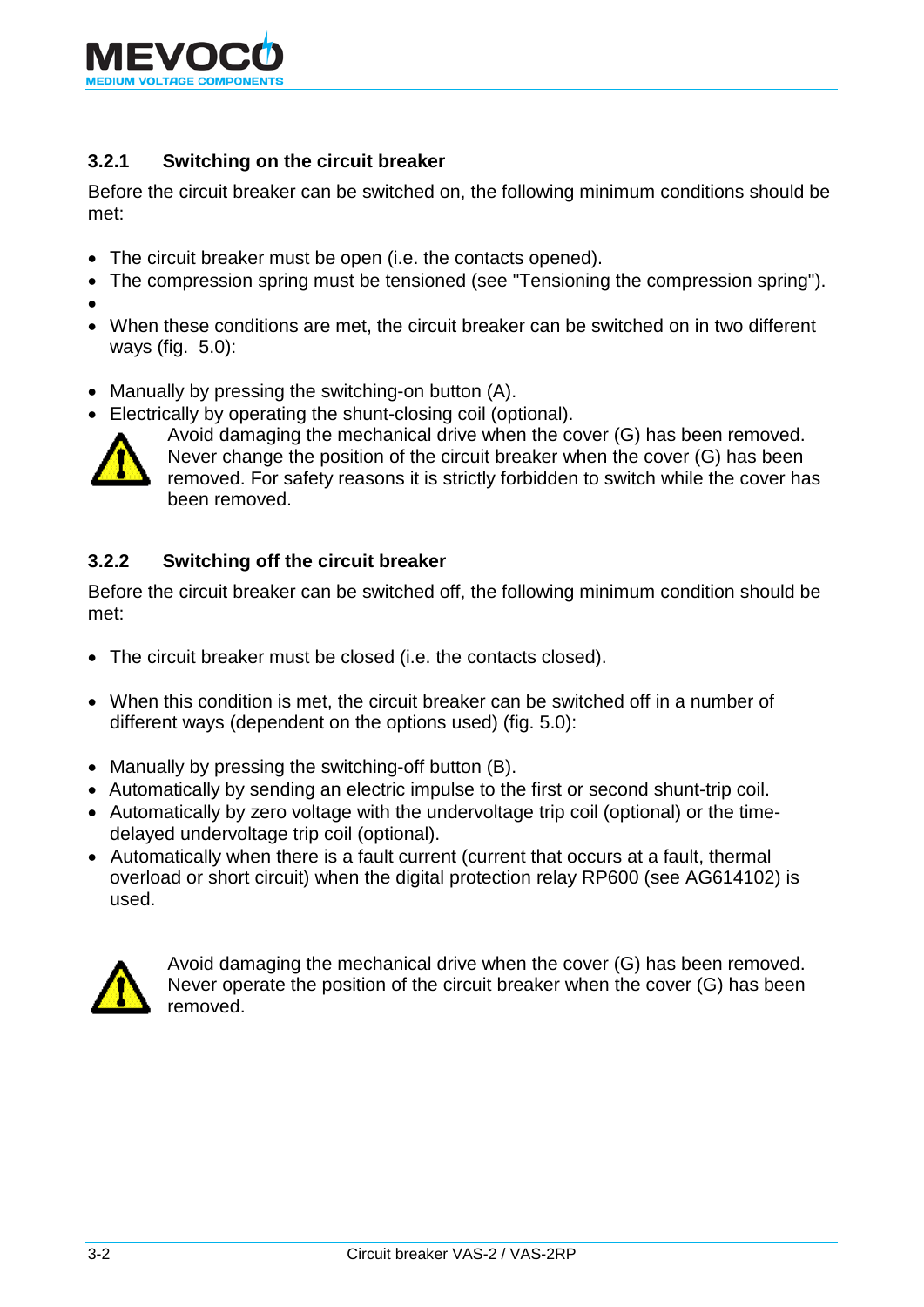

## <span id="page-14-0"></span>**3.2.3 Compressing the spring**

The compression spring can be tensioned if one of the following conditions is met:

- The circuit breaker is open (i.e. the contacts opened) and the spring is relaxed.
- The circuit breaker is closed (i.e. the contacts closed).
- When these conditions are met, the compression spring can be tensioned in two different ways (fig. 5.0):
- Manually by tensioning the spring using the handle (F) until the spring position indicator (D) is pointing down.



• Automatically by using an electric motor (optional). If one of the above-mentioned conditions is met, the electric motor will automatically tension the compression spring in less than 15 seconds, making it ready for the next closing and opening cycle.

## <span id="page-14-1"></span>**4 MAINTENANCE**

## <span id="page-14-2"></span>**4.1 Safety regulations - maintenance**

- Also see "General safety regulations and instructions".
- The maintenance activities described are restricted to qualified and trained operators only while observing the locally applicable safety regulations and guidelines.
- All other maintenance activities not described are restricted to trained and authorised service personnel.
- Ensure that the circuit breaker is voltage free before carrying out the maintenance activities described.
- Only put the circuit breaker back into operation after any removed front panels and doors of the DF-2 cubicle(s) have been refitted and the work carried out has been carefully checked.
- Never leave tools or attachment material in or on top of the circuit breaker or the DF-2 cubicle(s).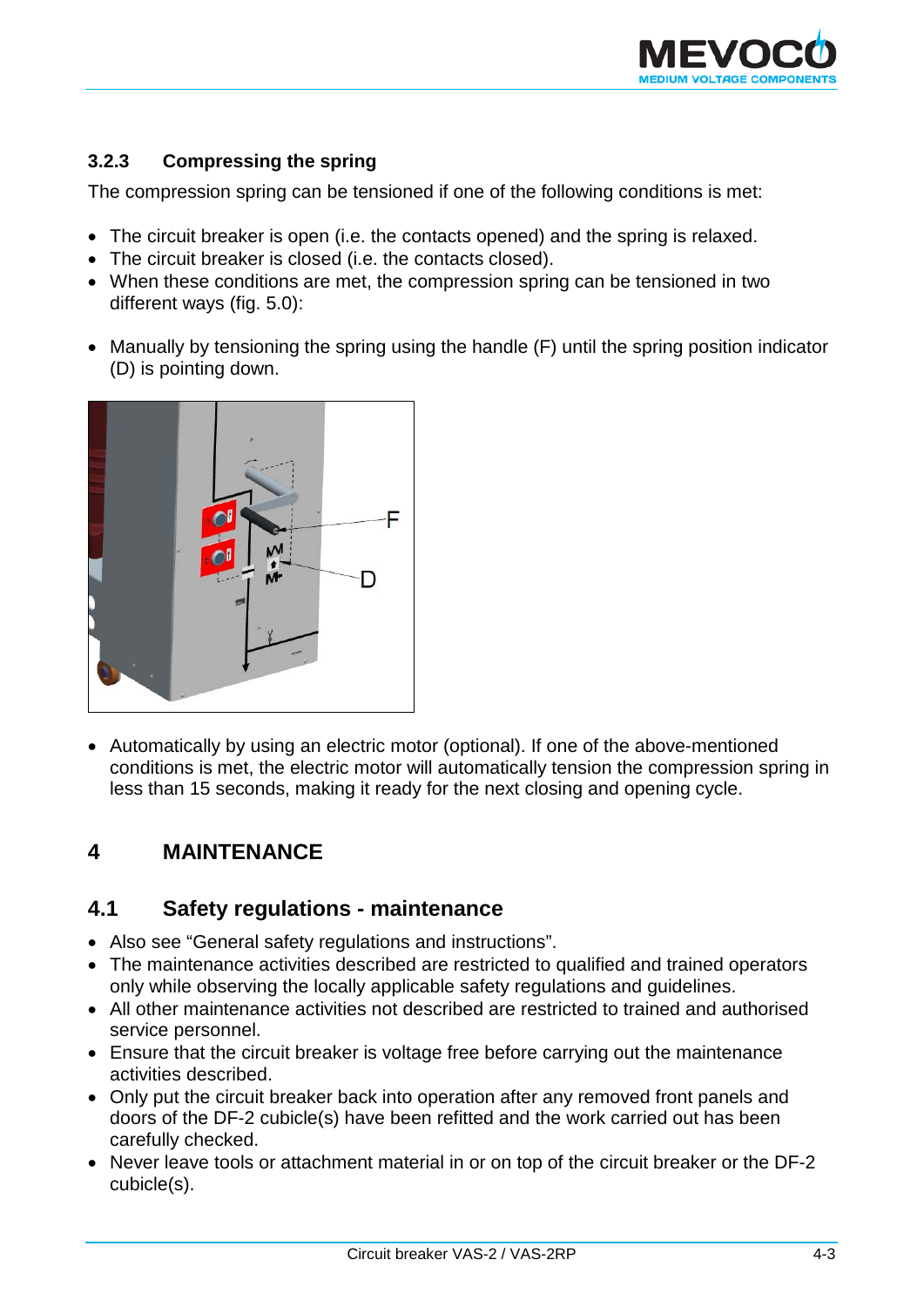

## <span id="page-15-0"></span>**4.2 Maintenance - general**

The circuit breaker has been designed to operate problem free with a minimum of maintenance. To guarantee this a few simple maintenance and cleaning activities are required. If you exercise the necessary care and carefully carry out the activities described, any problems will usually be discovered and corrected before they lead to a standstill.

Technical maintenance of the circuit breaker must be carried out after 10,000 switching cycles. For this read the actual number of switches from the operation counter (A). This involves the adjustment of the compression and the stroke length of the contacts. For this purpose, contact MEVOCO N.V. or call in the help of trained and authorised service personnel.





When one or more vacuum interrupters have switched higher  $kA(s)$  values than specified (see Technical specifications), then these vacuum interrupter(s) should be replaced. For this purpose, contact MEVOCO N.V.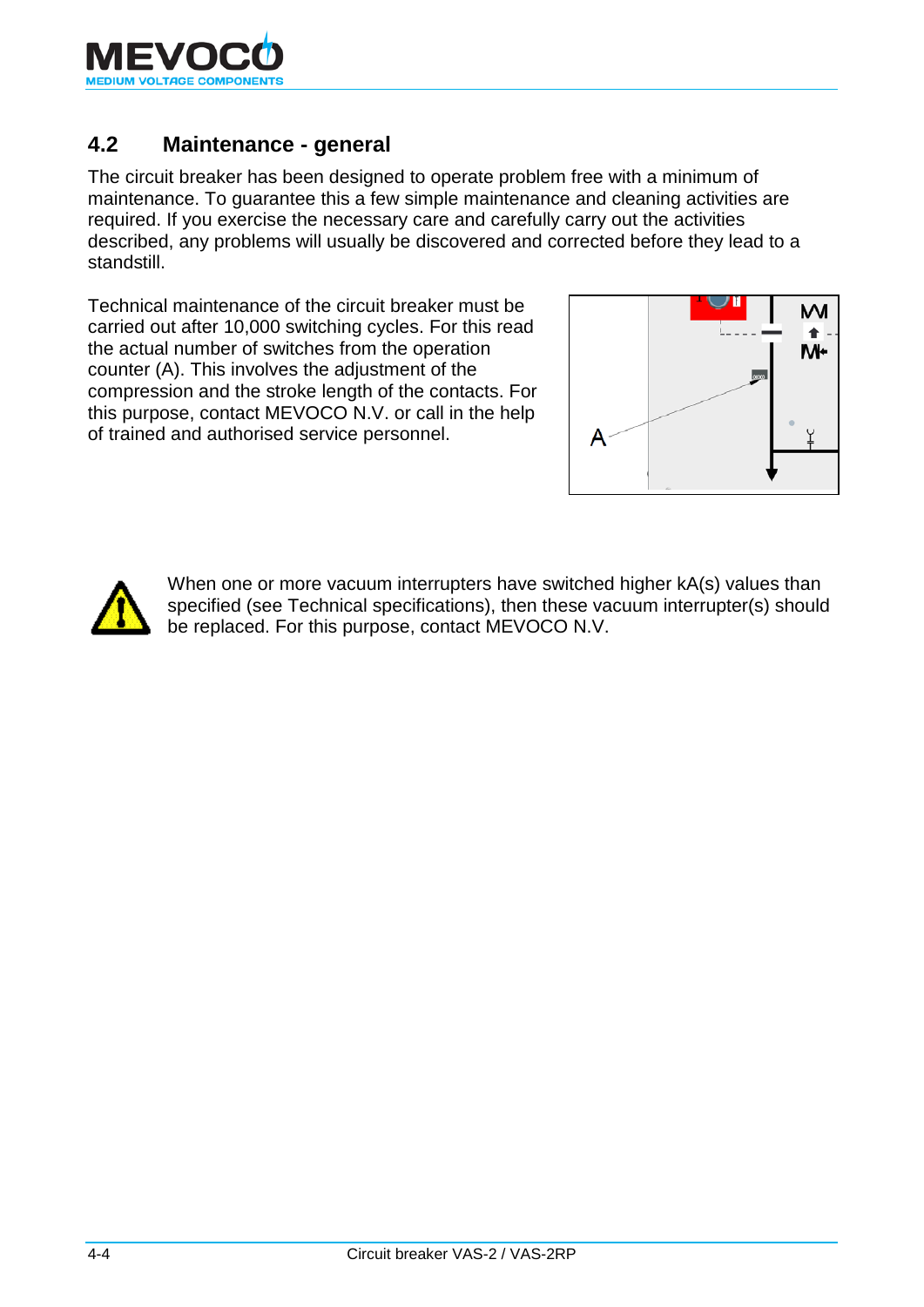

#### <span id="page-16-0"></span>**4.2.1 General checking activities**

- Regularly carry out a thorough, general visual inspection.
- Make sure that the circuit breaker is dust-free. Particularly check the poles and the insulating parts for accumulation of dust particles.
- In order to be able to check and clean the circuit breaker, the circuit breaker must be removed from the DF-2 cubicle.
- For detailed (dis)mounting instructions for the used VAS-2 in DF-2 cubicle(s), see "DF-2, Medium Voltage Switchgear, The Modular Concept" (order number: AG602101)

#### <span id="page-16-1"></span>**4.2.2 Cleaning the circuit breaker**

Contamination of the circuit breaker can initially be limited by following the recommendations on the installation area. See "Recommendations - installation area".

Adhere to the following steps when cleaning the circuit breaker:

- Read the safety regulations first. See "Safety regulations maintenance"
- Clean the outside with a non-fluffy cloth and a non-corrosive cleaning agent.
- Thoroughly rub the cleaned surfaces dry.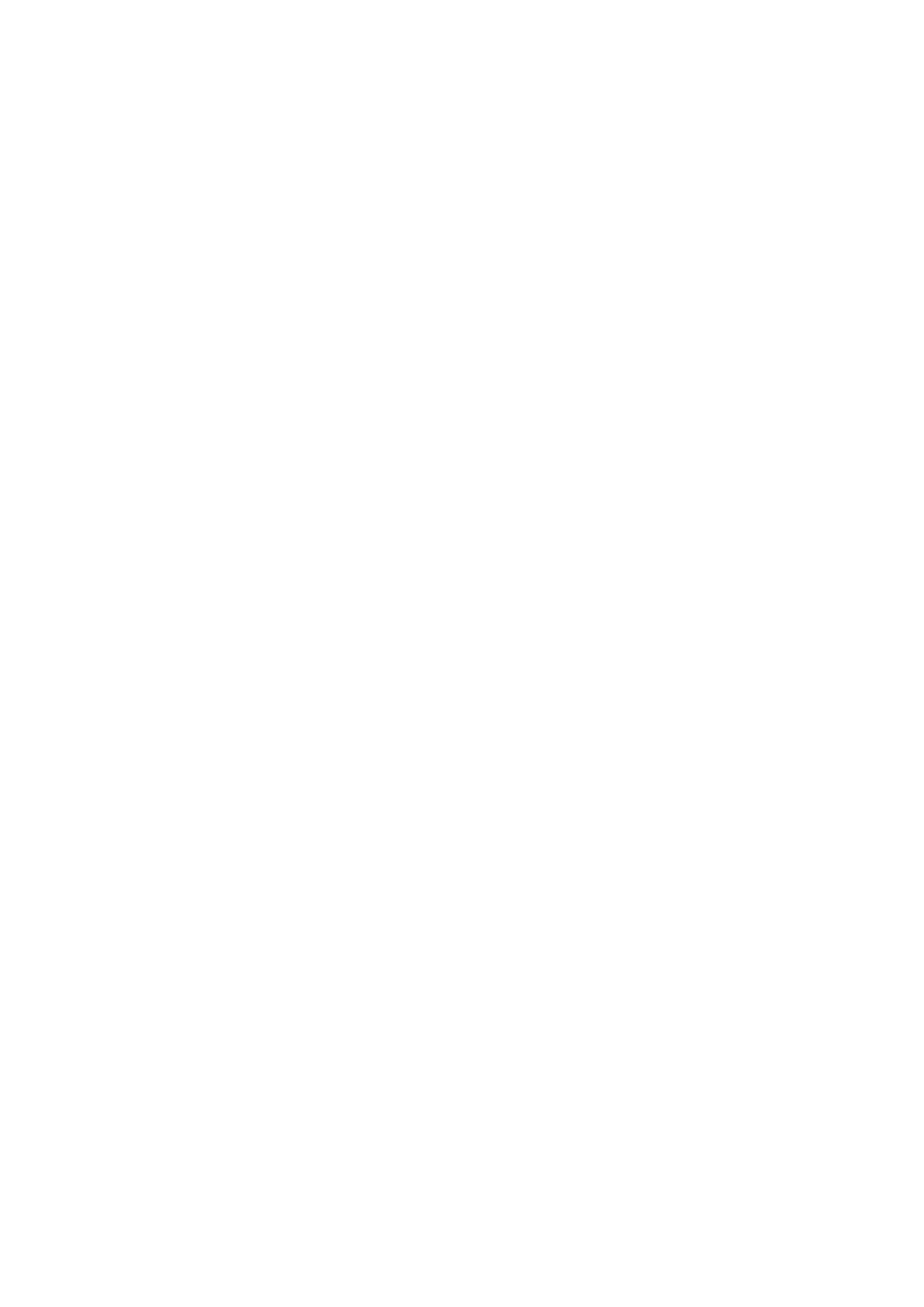

## <span id="page-18-0"></span>**5 CONNECTING DIAGRAMS**

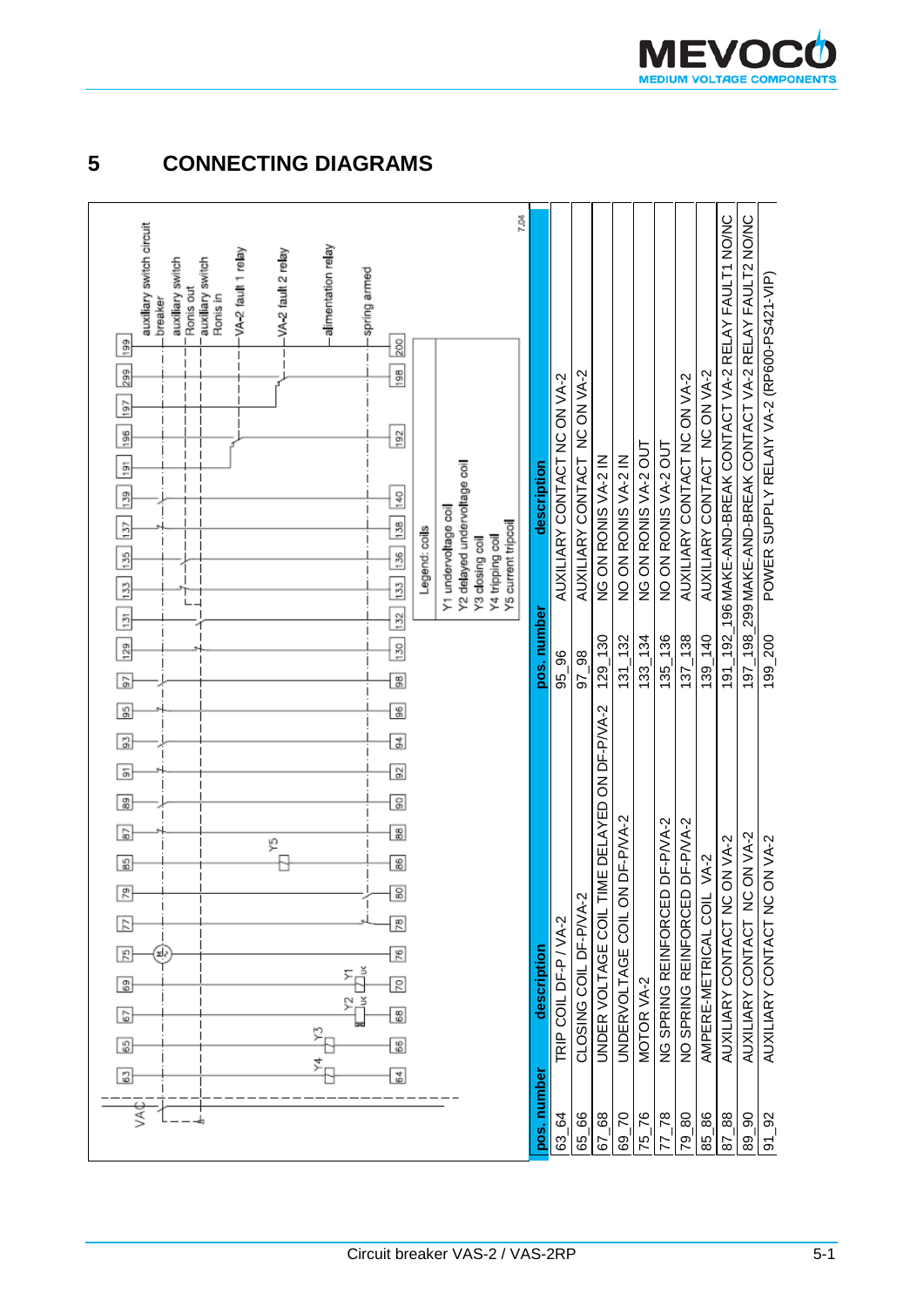

## <span id="page-19-0"></span>**5.1 Connecting diagram of the digital protection relay RP600**

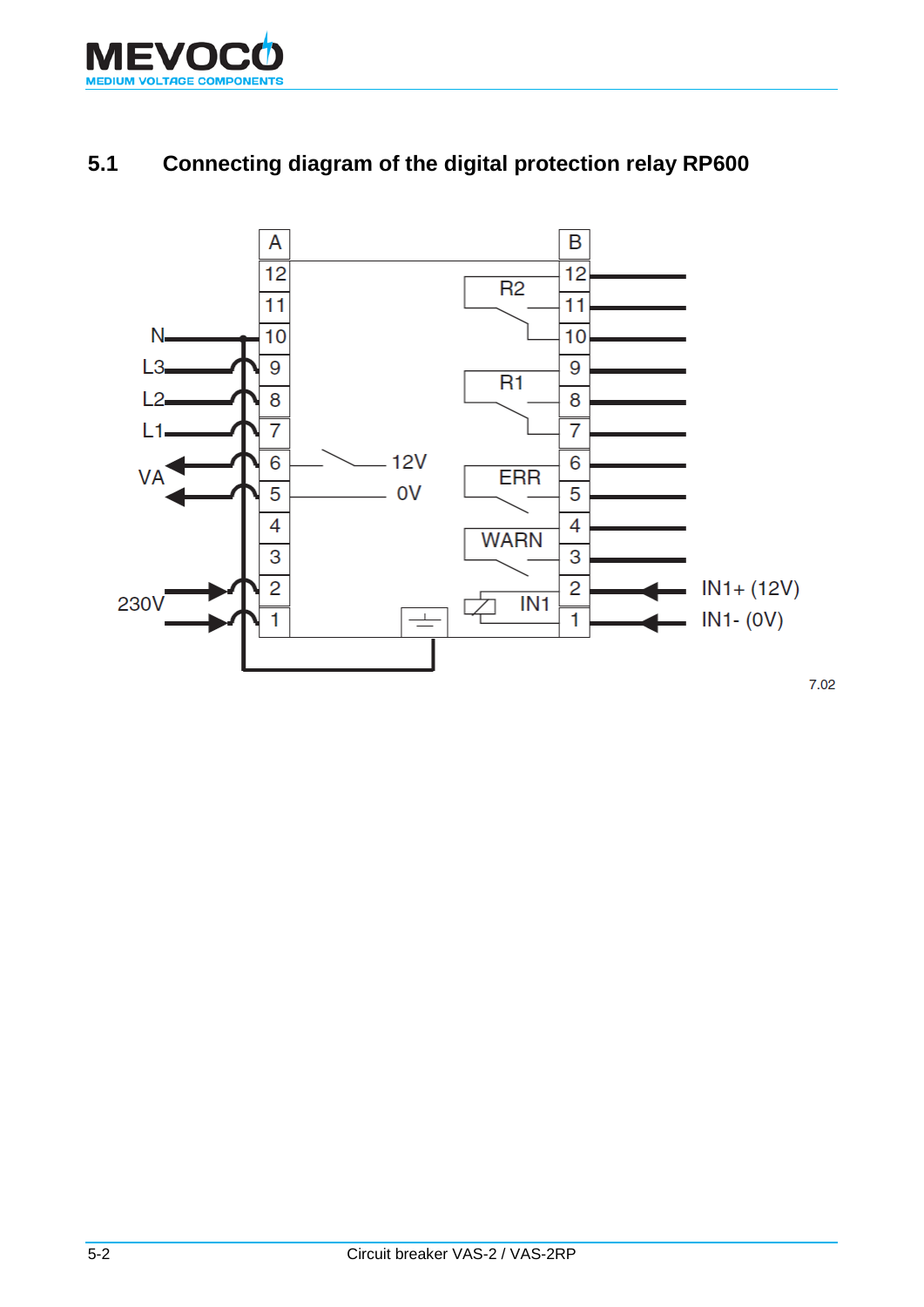

## <span id="page-20-0"></span>**6 MOUNTING OPTIONS**

One or more of the options given below can be mounted on the VAS-2 (possibly combined):

- closing coil(s)
- trip coil(s)
- tensioning motor
- undervoltage coil(s)
- auxiliary contact(s)

## <span id="page-20-1"></span>**6.1 Closing coil**

A closing coil can be mounted on the mechanical drive mechanism of the VAS-2 (RP), whether or not self-driven. With the help of this closing coil the circuit breaker can be closed automatically after having been manually or automatically reinforced.

#### <span id="page-20-2"></span>**6.1.1 Preparation for mounting**

The following preparations must always be made **before** starting to mount the closing coil(s):

• Make the entire medium voltage switchgear and the circuit breaker voltage free.

- On the concerned cubicle, open both the load-break switch and the circuit breakers.
- The HV cable connection side must also be voltage free.
- Close the earthing switch of the medium voltage switchgear.
- Remove the door of the cubicle.
- Dismount the cover from the VAS-2 (RP).
	- Unscrew the 2 (fig. 9.01A) screws.
	- Remove the two screws with their PVC rings (fig. 9.01B).
	- Remove the cover (fig. 9.01C).

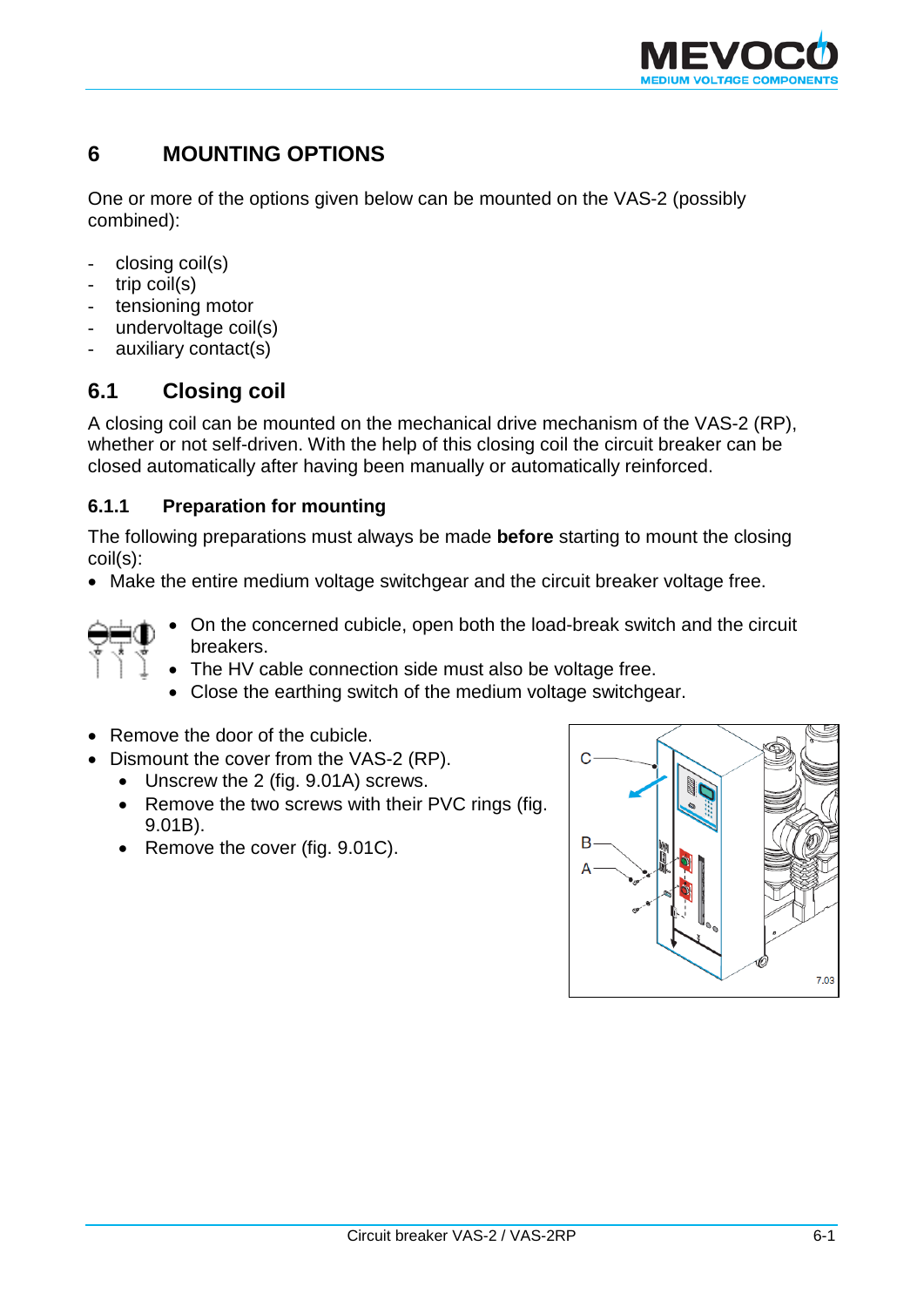

#### <span id="page-21-0"></span>**6.1.2 Mounting the closing coil - general**

Special mounting kits are available for mounting the closing coil. The composition of these mounting kits depends on the type of closing coil.

*Available mounting kits dependent on coil type:*

| order number | description                          |
|--------------|--------------------------------------|
| VAS000392    | Closing coil VAS-2 / VAS-2RP 24 VDC  |
| VAS000393    | Closing coil VAS-2 / VAS-2RP 48 VDC  |
| VAS000396    | Closing coil VAS-2 / VAS-2RP 110 VDC |
| VAS000397    | Closing coil VAS-2 / VAS-2RP 230 VAC |

*Order number mounting kit VSA00039x consists of:*

| order number                  | description                             | number         | pos. no.    |  |
|-------------------------------|-----------------------------------------|----------------|-------------|--|
| Dependent on the chosen coil: |                                         |                |             |  |
| OPS200024                     | Coil 24 VDC                             |                | fig. 9.02 A |  |
| OPS200048                     | Coil 48 VDC                             |                | fig. 9.02 A |  |
| OPS200110                     | Coil 110 VDC                            |                | fig. 9.02 A |  |
| OPS201230                     | Coil 230 VAC                            |                | fig. 9.02 A |  |
| Mounting material:            |                                         |                |             |  |
| GR040620                      | Hexagonal head screw DIN933 M6x20 ST8.8 | $\overline{2}$ |             |  |
| GR071956                      | Schnorr saftey washer type VS M6 ST     | $\overline{2}$ |             |  |

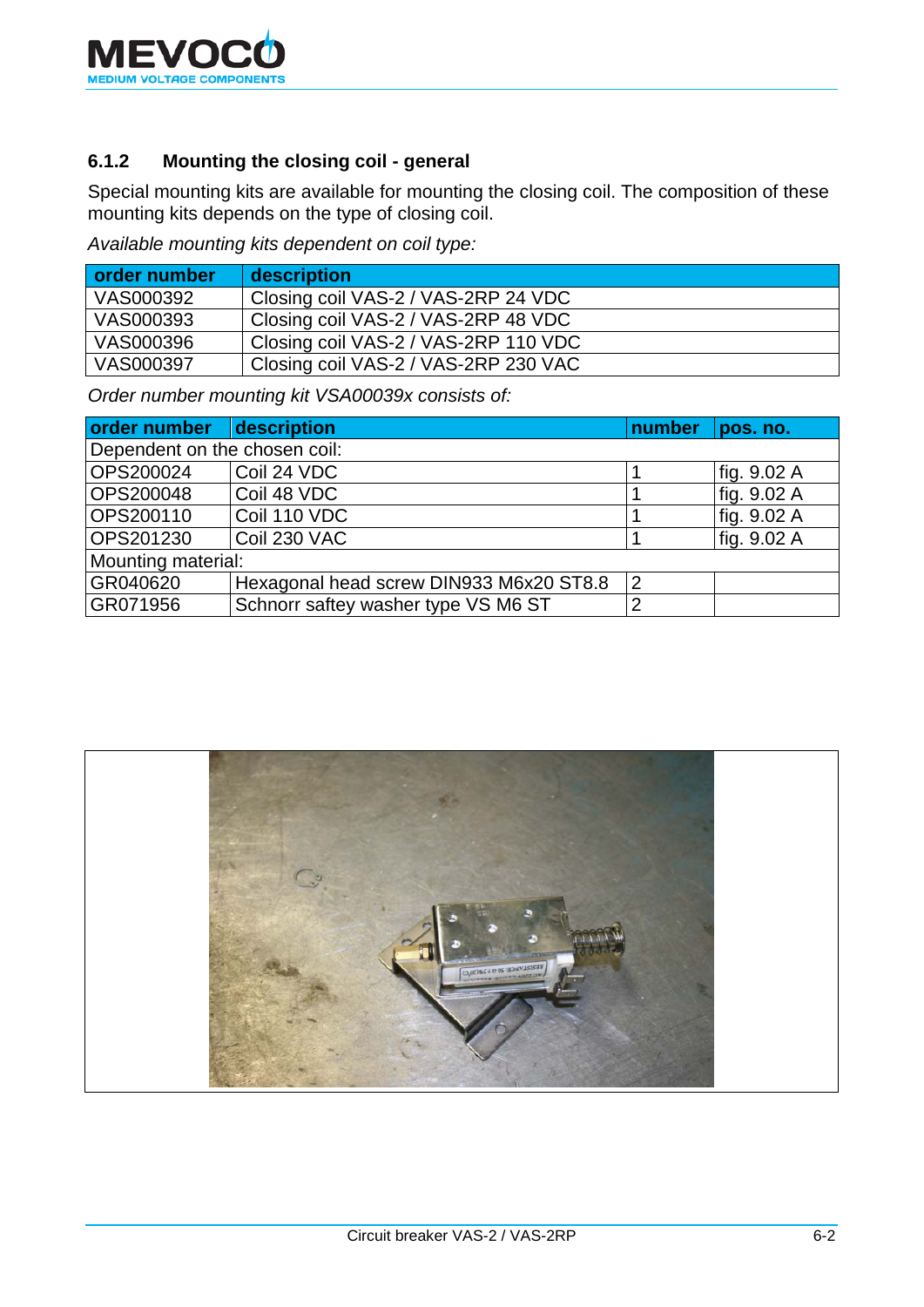

#### <span id="page-22-0"></span>*6.1.2.1 Mounting instructions*

- Slide the shaft (D) of the closing coil (A) over the premounted bolt on the white disc.
- Mount the closing coil from the top side of the support using the screws (B) and the lock washers (C).



Check the operation of the closing coil by pressing it - with the circuit breaker still opened and not reinforced - by hand. The shaft must be free and be able to move smoothly.

• Electrically connect the coil according to the connection diagram delivered.

<span id="page-22-1"></span>*6.1.2.1.1 Electrical monitoring with external power source.*



Prevent burning out of the coil. the voltage to the coil if the load-break switch is opened.

Place an auxiliary contact if supply comes from an external power source (battery).

#### <span id="page-22-2"></span>**6.1.3 Final checking and commissioning**

The following actions must always be carried out after mounting the closing coil(s).

- Check that the fitting materials are properly attached.
- Test the closing coil circuit using a multimeter. If the closing coil is supplied by an external power source, an auxiliary contact must always be placed.
- Mount the sheet metal shield of the VA-2 (RP).
- Put the entire medium voltage switchgear and the circuit breaker into operation.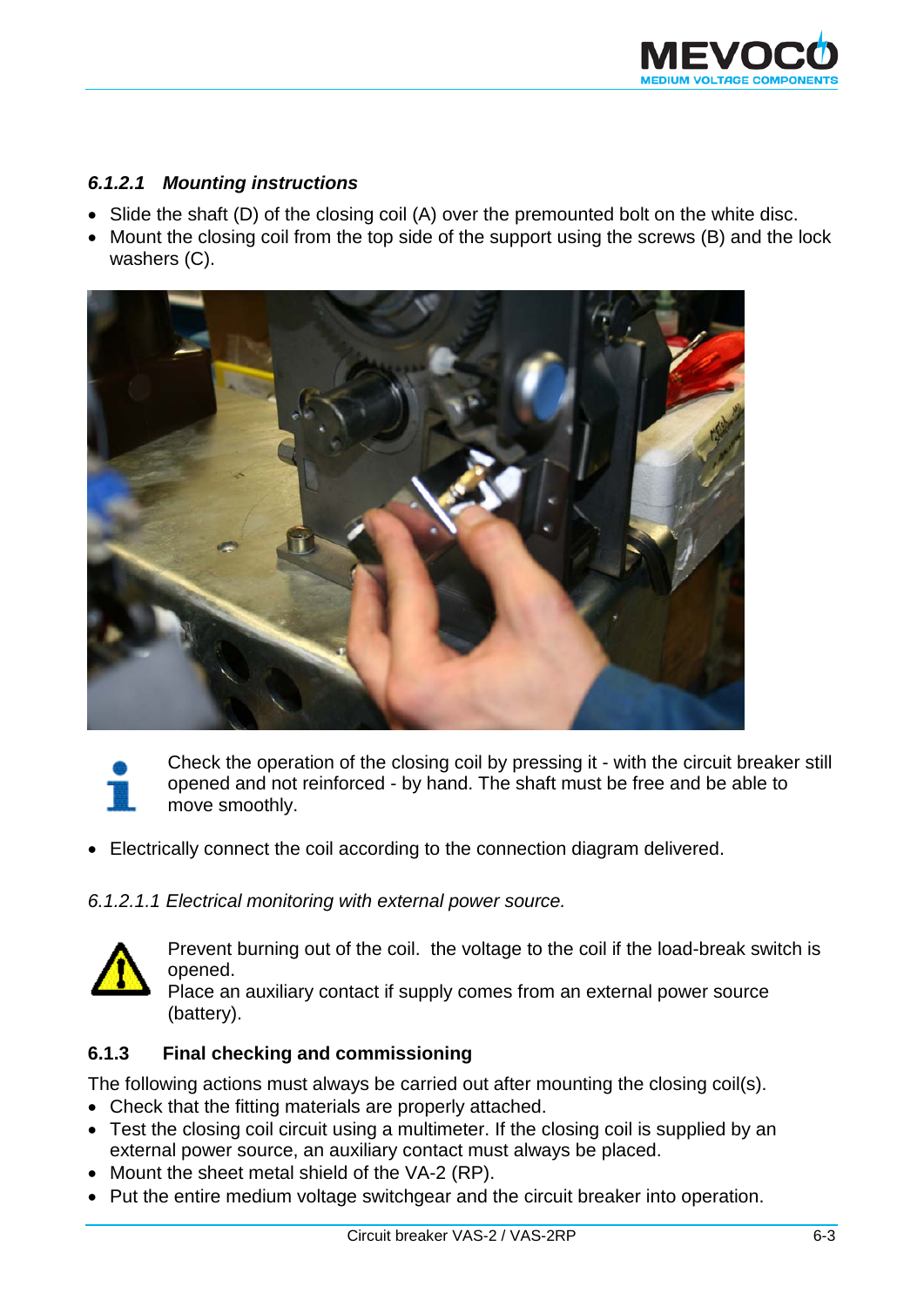

## <span id="page-23-0"></span>**6.2 Triping coil(s)**

One or more triping coils can be mounted on the mechanical drive of the VAS-2(RP). With the help of these triping coil(s) the compression spring that is to provide the energy for the opening cycle of the VAS-2 can be automatically relaxed. After the VAS-2(RP) has been closed, the circuit breaker can be opened with the help of the trip coil.

The compression spring that is to provide the energy for the opening cycle of the VAS-2(RP) is activated by the triping coil that puts a trip mechanism into operation.

### <span id="page-23-1"></span>**6.2.1 Preparation for mounting**

The following preparations must always be taken **before** you start mounting the trip coil(s): • Make the entire medium voltage switchgear and the circuit breaker voltage free.

- Open on the particular cubicle both the load-break switch and the circuit breakers.
- The HV cable connection side must also be voltage free.
- Close the earthing switch of the medium voltage switchgear.
- Remove the door of the medium voltage switchgear.
- Dismount the sheet cover from the VAS-2 (RP).
	- Unscrew the 2 (fig. 9.01A) screws.
	- Remove the two screws with their PVC rings (fig. 9.01B).
	- Remove the cover.



#### <span id="page-23-2"></span>**6.2.2 Mounting the triping coil(s) - general**

Special mounting kits are available for mounting the trip coil(s). The composition of these mounting kits depends on the type of trip coil.

*Available mounting kits dependent on coil type*

| order number     | description                          |
|------------------|--------------------------------------|
| VAS001392        | Triping coil VAS-2 / VAS-2RP 24 VDC  |
| <b>VAS001393</b> | Triping coil VAS-2 / VAS-2RP 48 VDC  |
| VAS001396        | Triping coil VAS-2 / VAS-2RP 110 VDC |
| VAS001397        | Triping coil VAS-2 / VAS-2RP 230 VAC |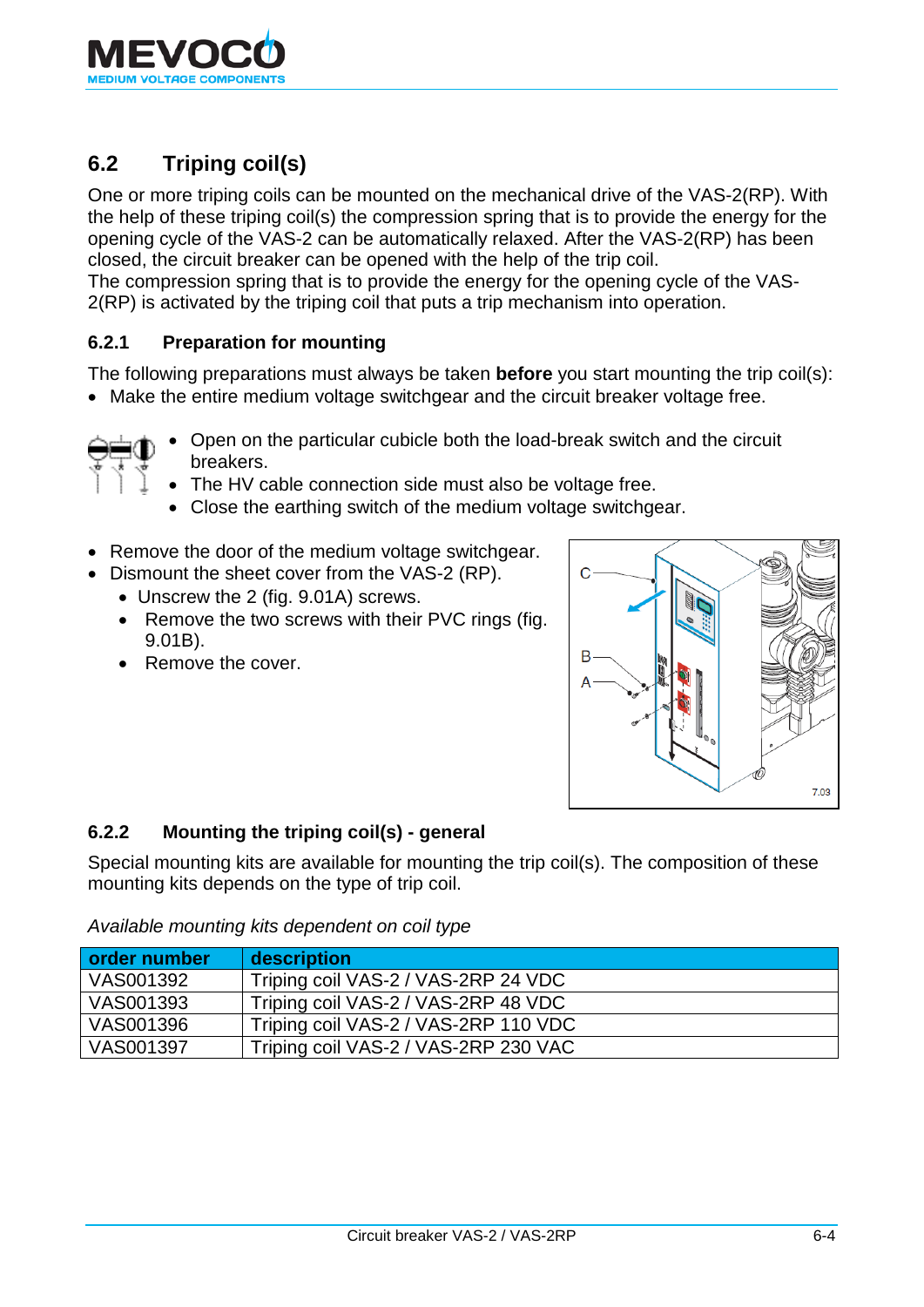

*Order number mounting kit: VAS00139x consists of:*

| order number                  | description                             | number         | pos. no.    |  |
|-------------------------------|-----------------------------------------|----------------|-------------|--|
| Dependent on the chosen coil: |                                         |                |             |  |
| OPS200024                     | Coil 24 VDC                             |                | fig. 9.02 A |  |
| OPS200048                     | Coil 48 VDC                             |                | fig. 9.02 A |  |
| OPS200110                     | Coil 110 VDC                            |                | fig. 9.02 A |  |
| OPS201230                     | Coil 230 VAC                            |                | fig. 9.02 A |  |
| Mounting material:            |                                         |                |             |  |
| GR040620                      | Hexagonal head screw DIN933 M6x20 ST8.8 | $\overline{2}$ |             |  |
| GR071956                      | Schnorr saftey washer type VS M6 ST     | 2              |             |  |



#### <span id="page-24-0"></span>*6.2.2.1 Mounting instructions*

• Mount the coil by it 4 bolts with washers at the top right side of the mechanism



Check the operation of the triping coil by pressing it - with the circuit breaker still opened and not closed - by hand. The shaft must be free and be able to move smoothly.

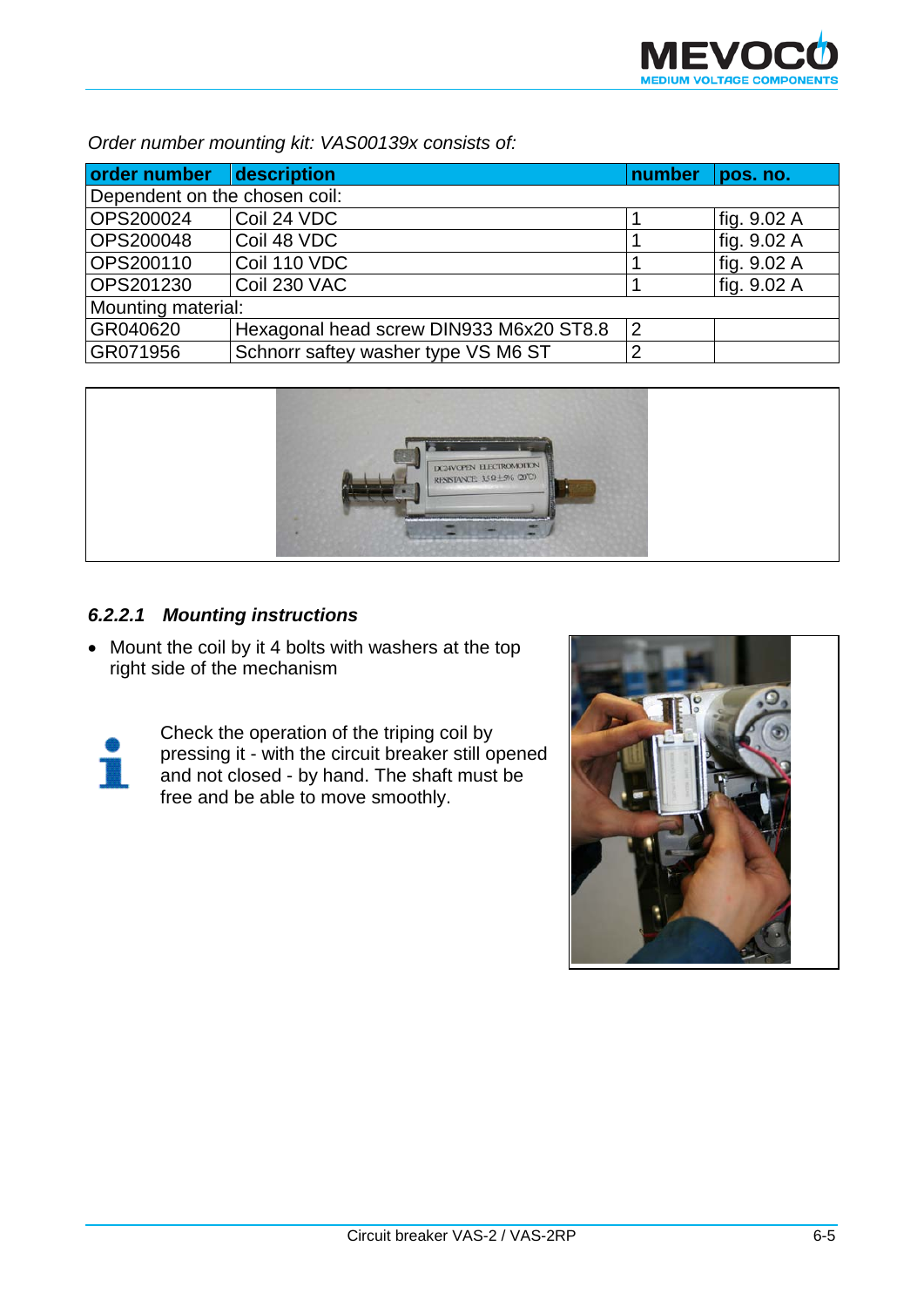

• Electrically connect the coil according to the electrical diagram delivered.



The connection cards of the coils(s) point at the tensioning handle of the VAS-2 (RP).



Places for two triping coils have been provided. They are placed along both sides of the shaft that rests on the white disc.

<span id="page-25-0"></span>*6.2.2.1.1 Electrical monitoring with external power source.*



Prevent burning out of the coil. Interrupt the voltage to the coil if the load break switch is open.

Place an auxiliary contact if supply comes from an external power source (battery).

#### <span id="page-25-1"></span>**6.2.3 Final checking and commissioning**

The following activities must always be carried out after mounting the triping coil.

- Check that the fitting materials are properly attached.
- Test the circuit using a multimeter. If the triping coil is supplied by an external power source, an auxiliary contact must always be installed.
- Mount the sheet-metal shield of the VAS-2 (RP).
- <span id="page-25-2"></span>Put the entire medium voltage switchgear and the circuit breaker into operation.

## **6.3 Positioning a motor**

A motor can be mounted on the mechanical drive of the VAS-2(RP). With the help of this motor the compression spring that is to provide the energy for the closing and opening cycles can be automatically tensioned. In almost all cases a VAS-2(RP) with motor can also be equipped with a closing and triping coil.

#### <span id="page-25-3"></span>**6.3.1 Preparation for mounting**

The following preparations must always be made **before** starting to mount the motor: • Make the entire medium voltage switchgear and the circuit breaker voltage free.



• On the concerned cubicle, open both the load-break switch and the circuit breakers.

- The Hv cable connection side must also be voltage free.
- Close the earthing switch of the medium voltage switchgear.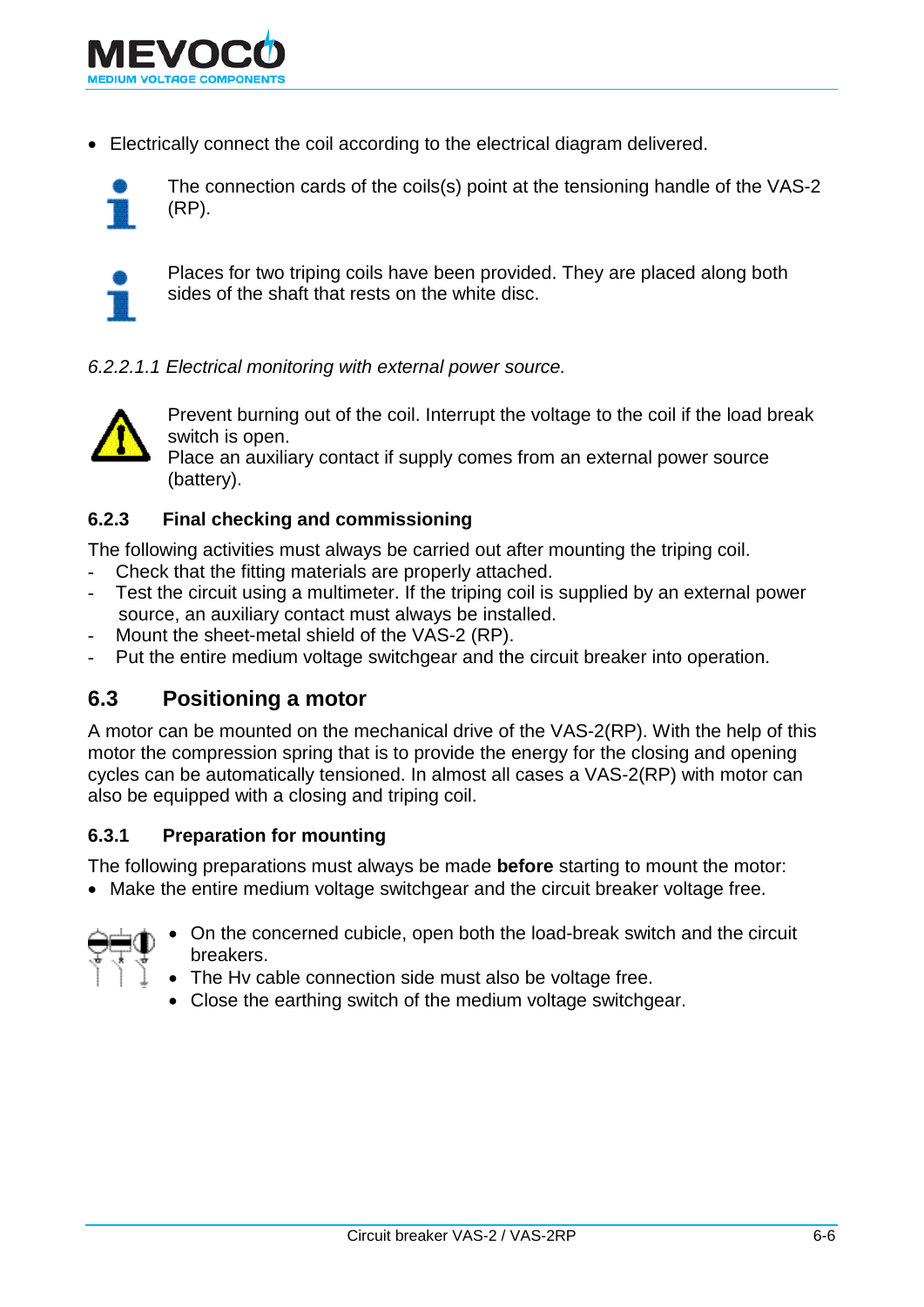

- Remove the door of the medium voltage switchgear.
- Dismount the cover from the VAS-2 (RP).
	- Unscrew the two (fig. 9.01A) screws.
	- Remove the two screws with their PVC rings (fig. 9.01B).
	- Remove the cover (fig. 9.01C).



#### <span id="page-26-0"></span>**6.3.2 Mounting the motor - general**

Special mounting kits are available for mounting the motor. The composition of these mounting kits depends on the type of motor.

*Available mounting kits dependent on motor type:*

| order number     | description                           |
|------------------|---------------------------------------|
| <b>VAS000013</b> | Motor equipment VAS-2/VAS-2RP 24 VDC  |
| VAS000014        | Motor equipment VAS-2/VAS-2RP 48 VDC  |
| VAS000011        | Motor equipment VAS-2/VAS-2RP 110 VDC |
| VAS000010        | Motor equipment VAS-2/VAS-2RP 230 VAC |

*Order number mounting kit: VA00001x consists of:*

| order number                   | description                             | number | pos. no.    |  |
|--------------------------------|-----------------------------------------|--------|-------------|--|
| Dependent on the chosen motor: |                                         |        |             |  |
| <b>OPS510024</b>               | Motor 24 VDC                            |        | fig. 9.05 A |  |
| OPS510048                      | Motor 48 VDC                            |        | fig. 9.05 A |  |
| OPS510110                      | Motor 110 VDC                           |        | fig. 9.05 A |  |
| OPS511220                      | Motor 230 VAC                           |        | fig. 9.05 A |  |
| Mounting material:             |                                         |        |             |  |
| GR040510                       | Hexagonal Head Screw DIN933 M5x10 ST8.8 |        |             |  |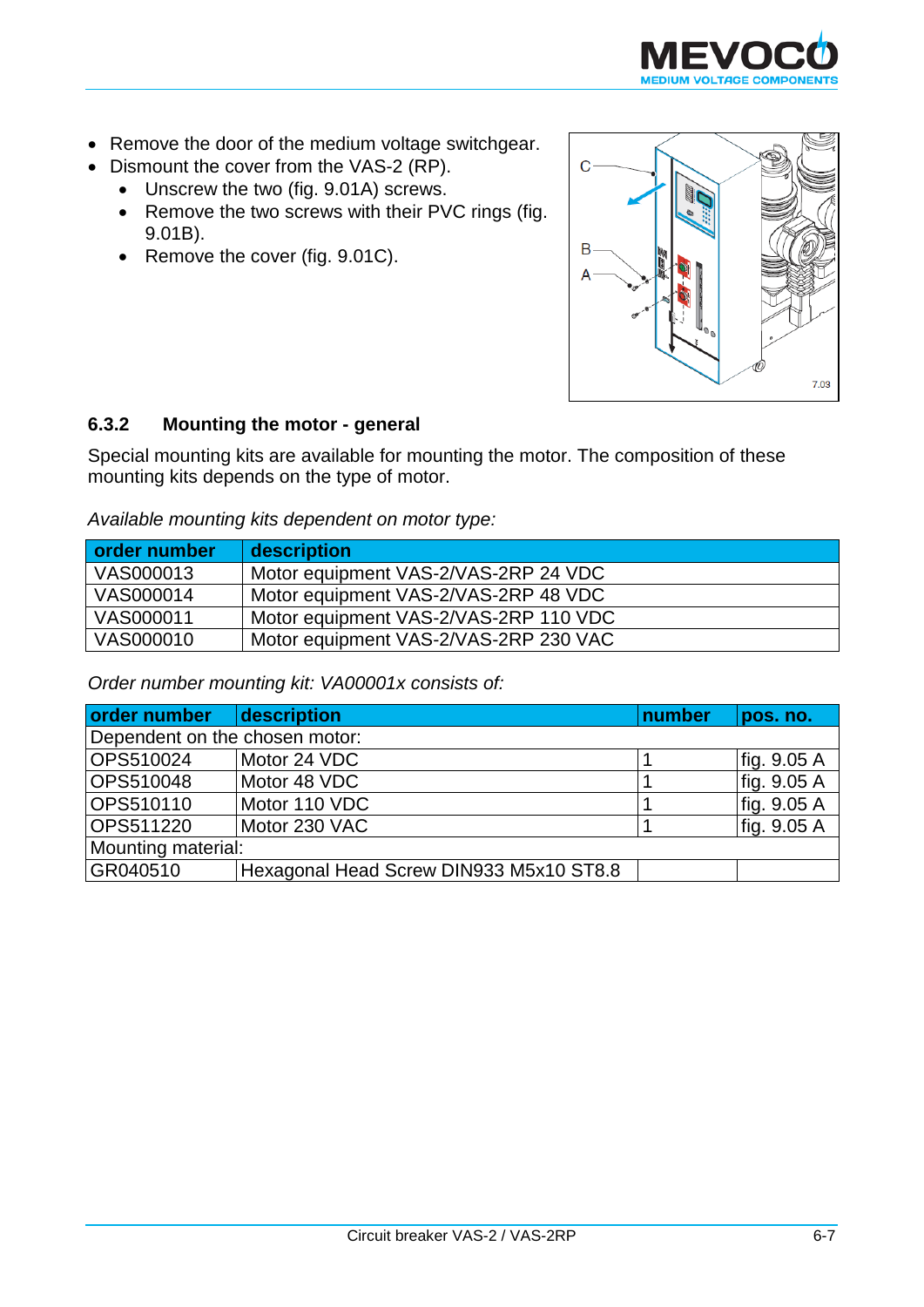



#### <span id="page-27-0"></span>**6.3.3 Mounting instructions**

- Position the motor with the small gear wheel through the hole provided for this and fasten the motor using the 4 cylindrical screws, the locking rings.
- Electrically connect the motor according to the electrical diagram delivered. The motor should also run via contacts to limit the starting and ending rotation positions.

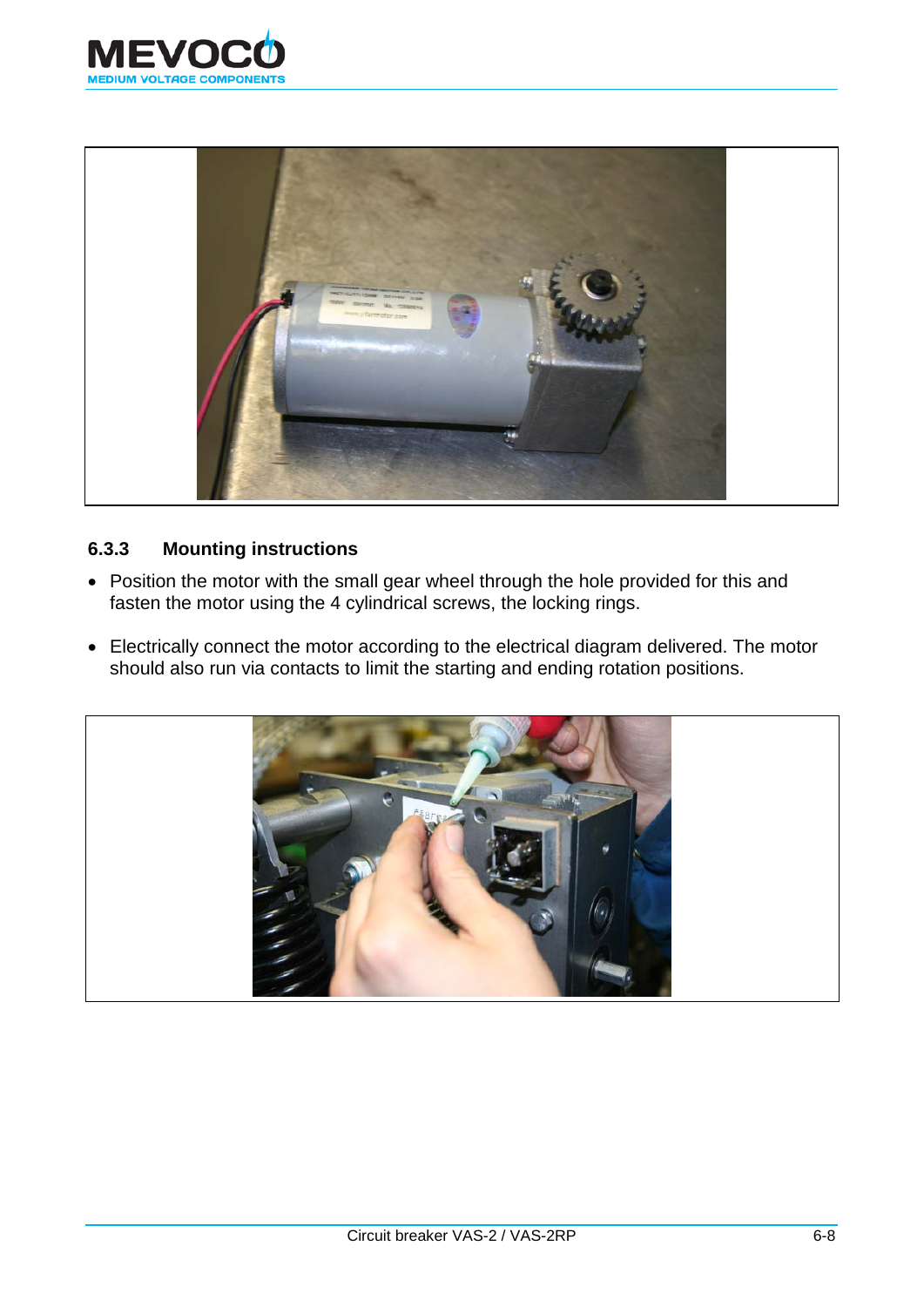

## <span id="page-28-0"></span>**6.3.4 Final checking and commissioning**

The following activities must always be carried out after mounting the motor.

- Check that the fitting materials are properly attached.
- Check that the intermediate gear wheel is running freely with a little play.
- Mount the sheet-metal shield of the VAS-2 (RP).
- Put the entire medium voltage switchgear and the circuit breaker into operation.

## <span id="page-28-1"></span>**6.4 Auxiliary contacts**

Auxiliary contacts can be mounted on the mechanical drive mechanism and always have an indicating function. There is room for placing up to 10  $NO + 10$  NC for the following indicating functions, including:

- The position of the circuit breaker: IN or OUT
- The closing and trip coil
- Automatic switching on again
- Other indications (e.g. optical signal, acoustic signal)

## <span id="page-28-2"></span>**6.4.1 Preparation for mounting**

The following preparations must always be made **before** starting to mount one or more auxiliary contacts:

• Make the entire medium voltage switchgear and the circuit breaker voltage free.

• On the concerned cubicle, open both the load-break switch and the circuit breakers.

- The Hv cable connection side must also be voltage free.
- Close the earthing switch of the medium voltage switchgear.
- Remove the door of the medium voltage switchgear.
- Dismount the cover from the VAS-2 (RP).
	- Unscrew the two (fig. 9.01A) screws.
	- Remove the two screws with their PVC rings (fig. 9.01B).
	- Remove the cover.



## <span id="page-28-3"></span>**6.4.2 Mounting the auxiliary contacts - general**

Mounting kits are available for mounting the auxiliary contacts. The composition of these mounting kits depends on the required number of auxiliary contacts.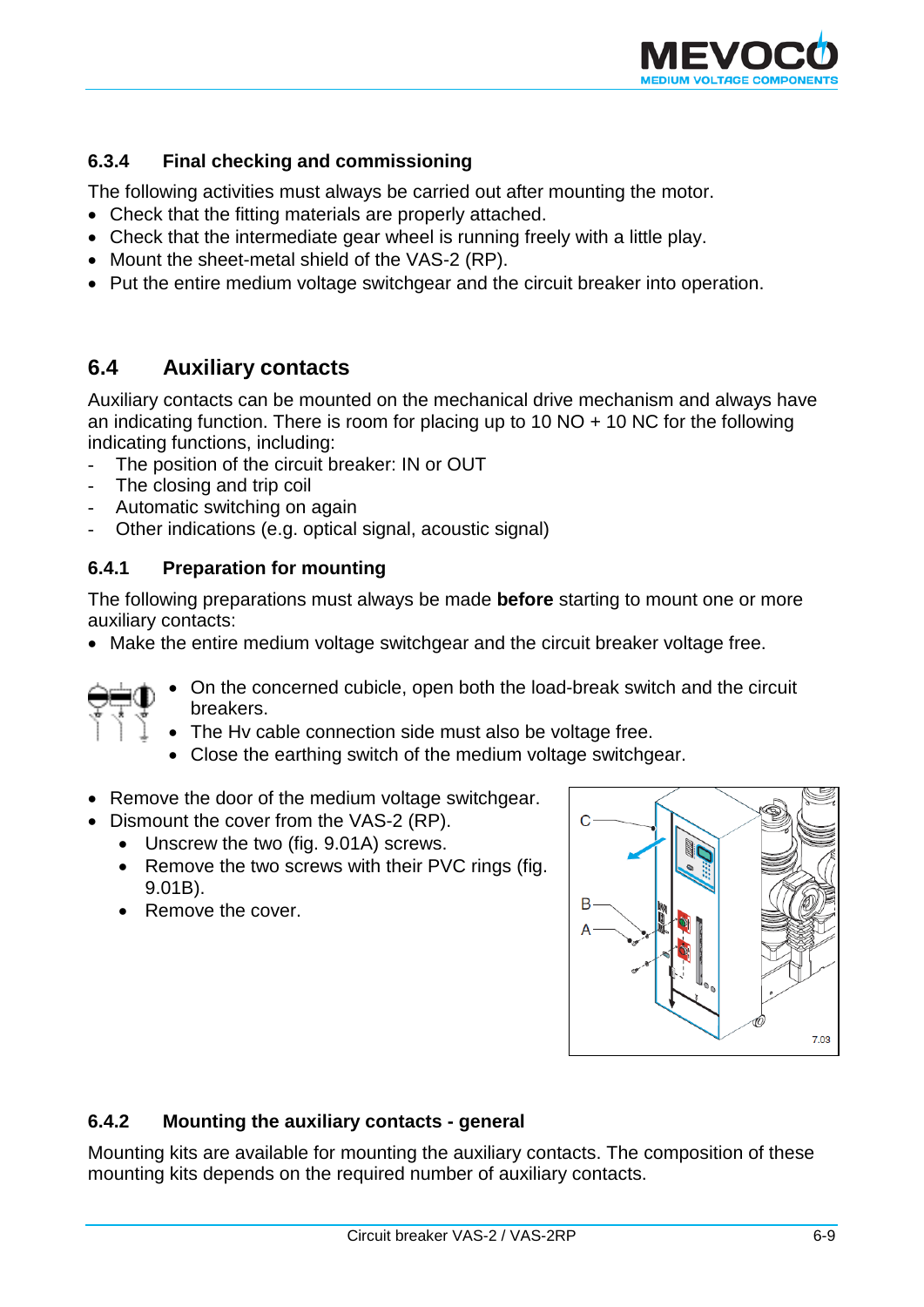

*Mounting kits available for the auxiliary contacts are:*

| order number     | description                                                 |
|------------------|-------------------------------------------------------------|
| VAS000056        | Auxiliary contact tensioned spring 1NO/1NC on VAS-2/VAS-2RP |
| VAS000041        | Auxiliary contact 1NO/1NC on VAS-2/VAS2-RP                  |
| VAS000042        | Auxiliary contact 2NO/2NC on VAS-2/VAS2-RP                  |
| VAS000043        | Auxiliary contact 3NO/3NC on VAS-2/VAS2-RP                  |
| VAS000044        | Auxiliary contact 4NO/4NC on VAS-2/VAS2-RP                  |
| VAS000045        | Auxiliary contact 5NO/5NC on VAS-2/VAS2-RP                  |
| <b>VAS000046</b> | Auxiliary contact 6NO/6NC on VAS-2/VAS2-RP                  |

#### <span id="page-29-0"></span>**6.4.3 Mounting the auxiliary contacts - mounting kit**

The following kit is required for mounting each auxiliary contact. The numbers of the parts shall be multiplied in proportion to the number of auxiliary contacts required:

| order number | description             | ber | num   pos. no. |
|--------------|-------------------------|-----|----------------|
| IGR071960    | Schnorr M <sub>10</sub> |     |                |
| GR040951     | M10x30                  |     |                |
| VOS212530    | Auxiliary contact       |     |                |



## <span id="page-29-1"></span>**6.4.4 Mounting instructions for the base support**

- Position the auxiliary contact on the desired place and mount the auxiliary contact using the bolts M10.
- Connect the auxiliary contact according to the electric diagram.

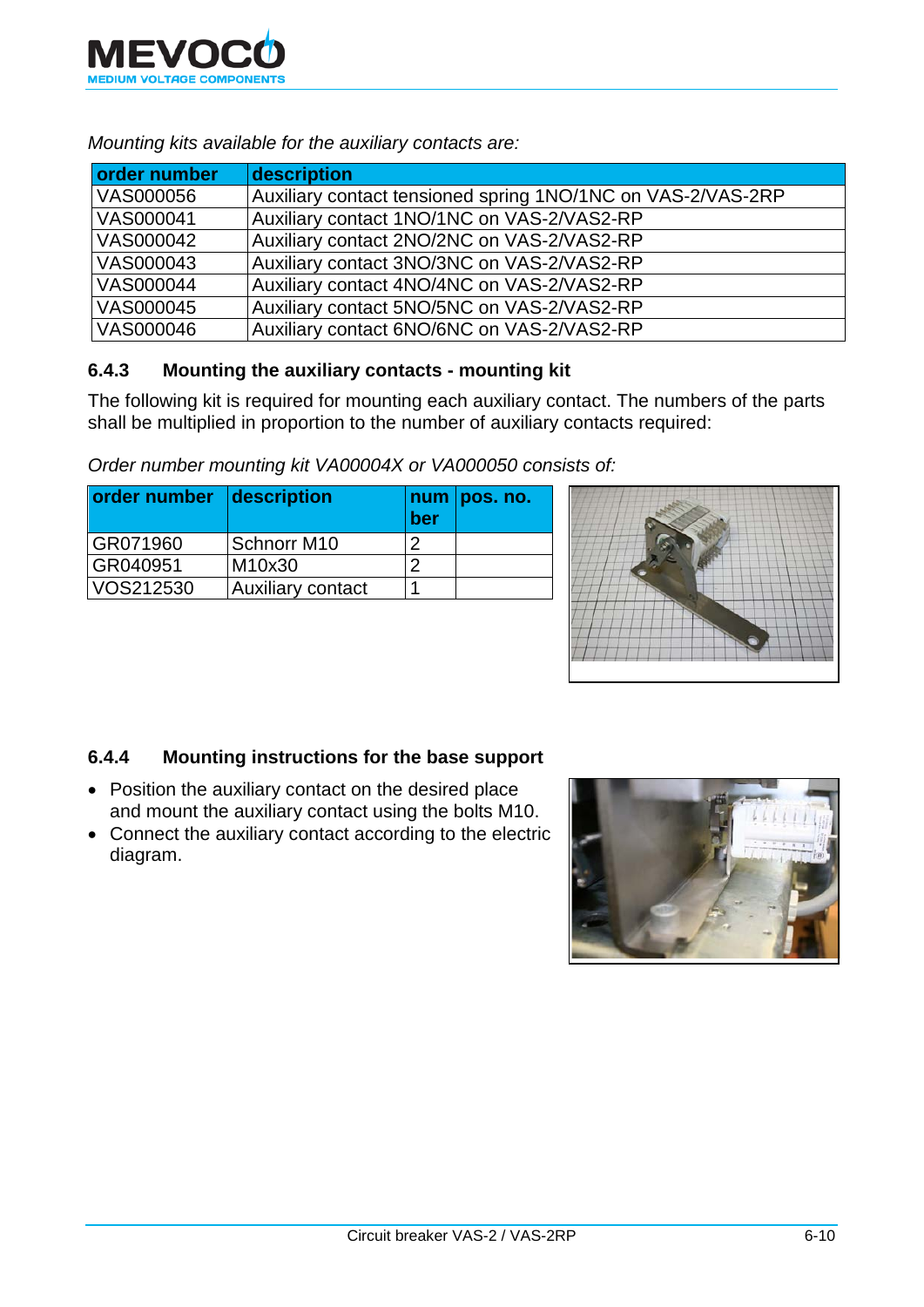

### <span id="page-30-0"></span>**6.4.5 Final checking and commissioning**

The following actions must always be carried out after mounting the auxiliary contacts.

- Check that the fitting materials are properly attached.<br>- Test the auxiliary contacts circuit, in the closed as well
- Test the auxiliary contacts circuit, in the closed as well as in the open position, using a multimeter.
- Connect the auxiliary contacts electronically using the plug connections according to the diagram delivered.
- Mount the cover of the VAS-2 (RP).
- Put the entire medium voltage switchgear and the circuit breaker into operation.
	- Remove the cover.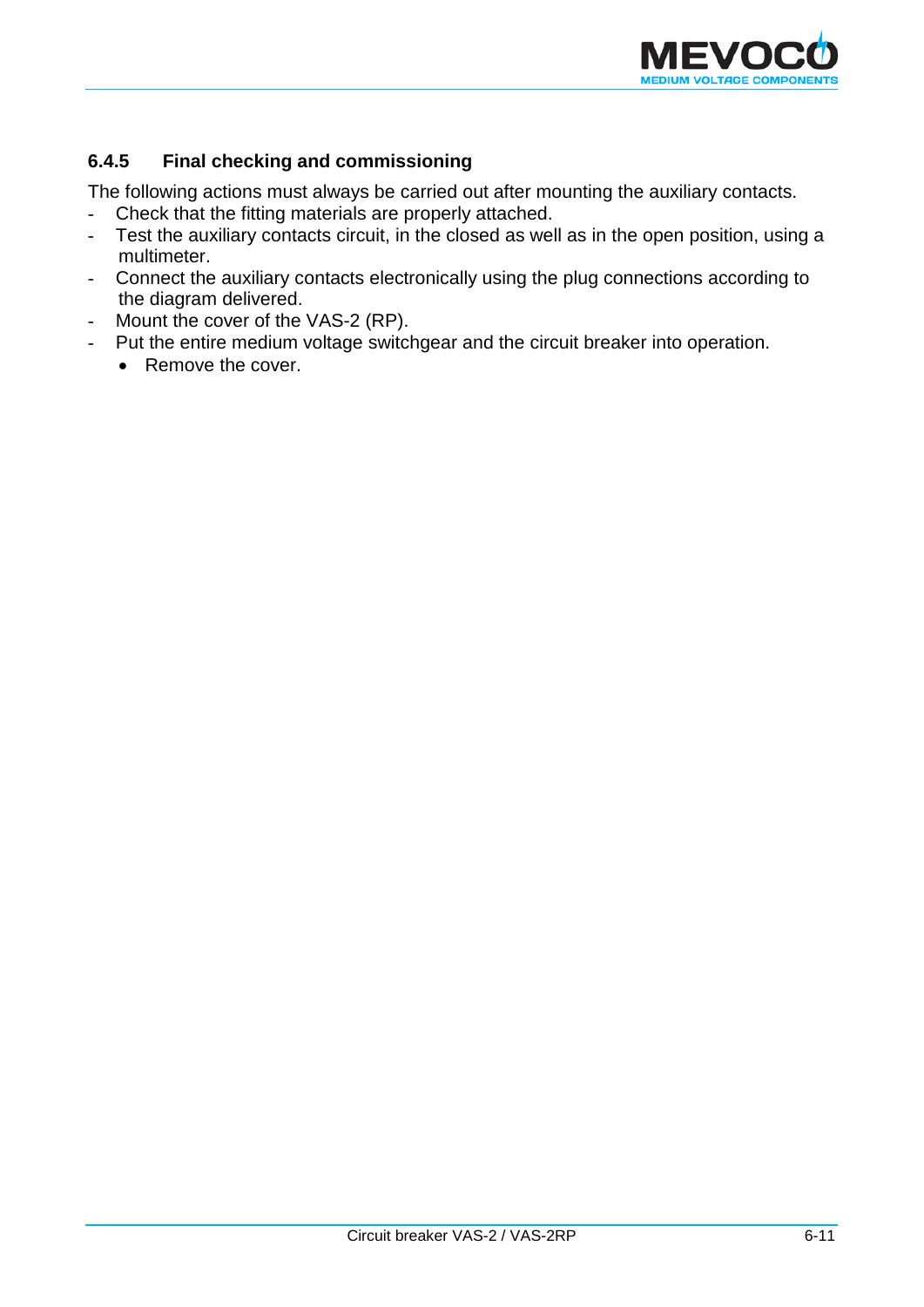

## <span id="page-31-0"></span>**7 TROUBLESHOOTING**

## <span id="page-31-1"></span>**7.1 Changing Handle Break Pin**

If the force applied for charging the spring is too high the mechanism can be damaged, therefore a break pin is used to protect it from happening.

If the break pin is broken, please contact Mevoco.